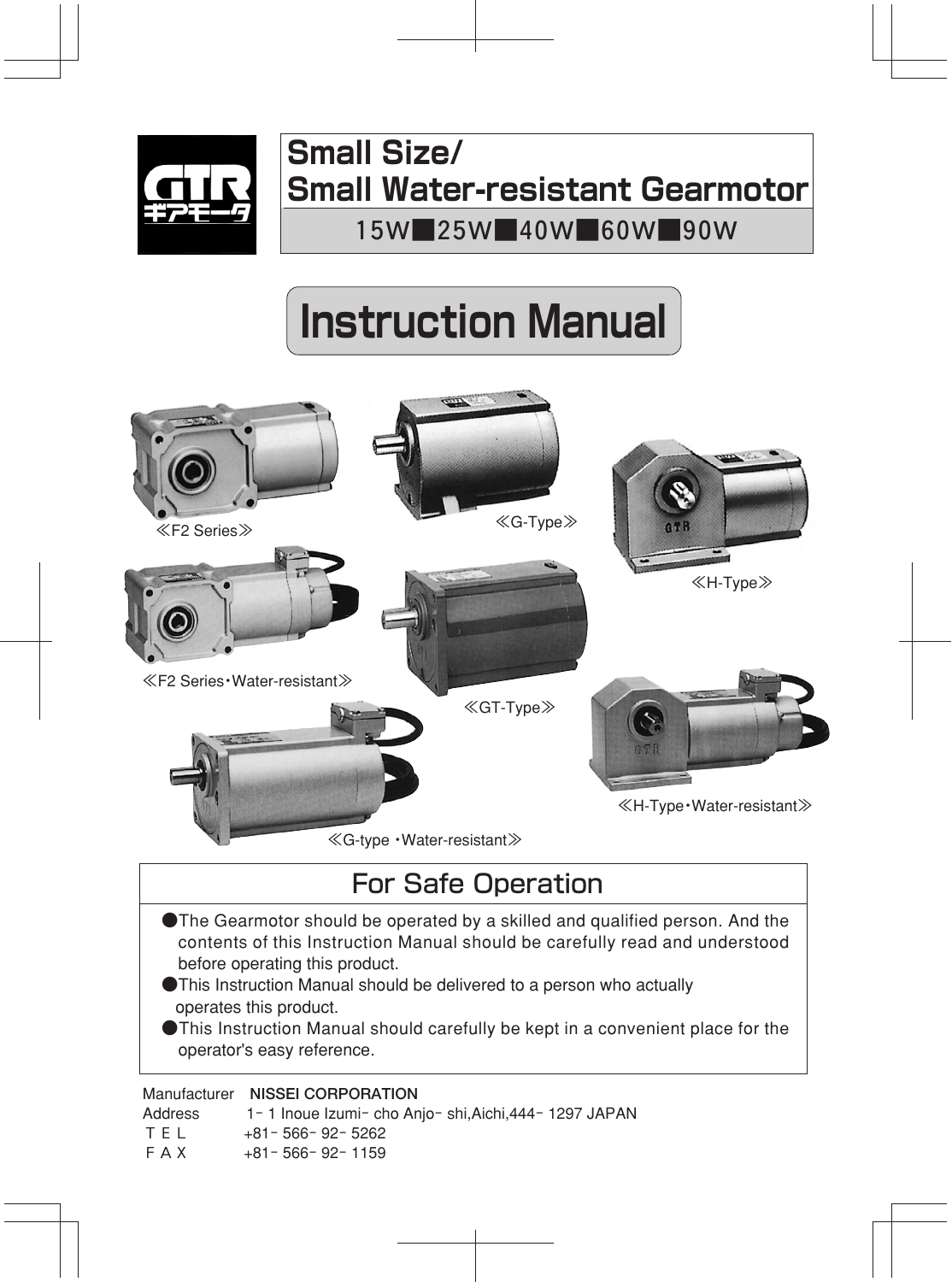Thank you for your purchasing our product.

In this Manual, injuries and damages anticipated in case of mishandling of the equipment, are classified into two categories, "Danger" and "Caution". The definition of the classification are given below with the corresponding graphic symbols.

| <b>Danger</b>  | The case that mishandling of the equipment may<br>result in dangerous situation and may lead to<br>serious or fatal injury to personnel.                                              |
|----------------|---------------------------------------------------------------------------------------------------------------------------------------------------------------------------------------|
| <b>Caution</b> | The case that mishandling of the equipment may<br>result in dangerous situation and may lead to<br>medium to light injury, or the case that may result in<br>damage to the equipment. |

Please be aware that even items marked with "CAUTION" may cause fatal accidents. Therefore, be sure to follow the instruction, for every item described is very important.

## **Danger**

- ●Be sure to use an explosion-proof motor where any explosive or flammable gases exist. Failure to observe this warning may cause explosion, spark, fire, electric shock, physical injury, and/or damage to the equipment.
- ●The operators in charge of transportation, installation, wiring, operation, maintenance, and inspection of the equipment should have enough knowledge and technical skill for the product. Failure to observe this warning may cause explosion, spark, fire, electric shock, physical injury, and/or damage to the equipment.
- ●Do not repair or wire the equipment with the electric power on. be sure to cut the power off the power supply before getting to work. Failure to observe this warning may cause electric shock.
- $\bigcirc$  If the equipment is to be used in a system for human transport, be sure to furnish it with a protective device for safety. Failure to observe this warning may cause physical injury and/or damage to the equipment by accidental falling.
- $\bigcirc$  If the equipment is to be used with an elevator, be sure to furnish with a safety device to prevent the elevator from accidental falling. Failure to observe this warning may cause physical injury and/or damage to the equipment.
- ●Be sure not to get water or oil/grease into the brake unit Failure to observe this warning may cause accidental falling and/or runaway accident by the decreased brake torque. (In case of water-resistant type, at the time of adjusting brake gap)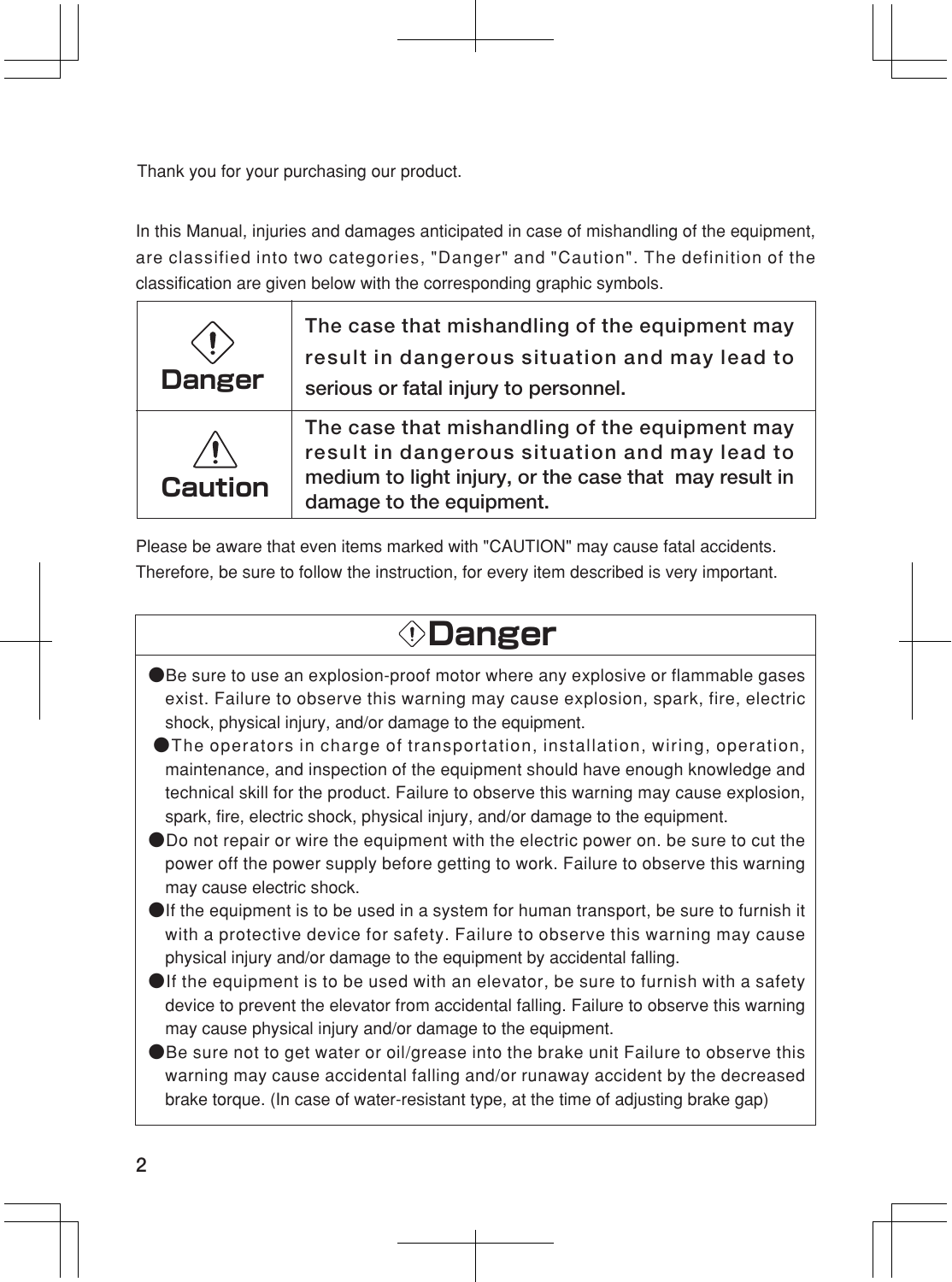## **Caution**

- ●Do not use a gearmotor under conditions other than specified in the nameplate or the product specifications. Failure to observe this warning may cause electric shock, physical injury and/or damage to the equipment.
- ●Do not insert your fingers or any other object into the aperture of the gearmotor. Failure to observe this warning may result in electric shock, physical injury, fire and/or damage to the equipment.
- ●Do not use the damaged gearmotor. Failure to observe this warning may result in physical injury and/or fire.
- ●Do not take off the nameplate.
- ●The manufacturer will not warrant and will not responsible for the product modified or repaired by the user himself.

| Contents                                                              |   |                                                                          |  |  |  |
|-----------------------------------------------------------------------|---|--------------------------------------------------------------------------|--|--|--|
| Check at the unpacking $\cdots \cdots P.3$                            |   | Operation  P.17                                                          |  |  |  |
| 2 Transportation  P.4                                                 | 9 | Inspection and Adjustment $\cdots$ P.19                                  |  |  |  |
| 3 Storage  P.4                                                        |   | 10 Troubleshooting $\cdots$ P.23                                         |  |  |  |
| 4 Installation  P.5<br>5 Connecting with Other Equipment $\cdots$ P.6 |   | 11 Disposal …………… P.24<br>12 Appendix(Gearmotor certified by TÜ V)  P.25 |  |  |  |
| 6 Direction of Rotation $\cdots$ P.8                                  |   | 13 Warranty  P.27                                                        |  |  |  |
| Wiring $\cdots$ P.8                                                   |   |                                                                          |  |  |  |

### 1 Check at the unpacking

When unpacking a carton, please check up the followings. If you have any problems or questions, please do not hesitate to contact the dealer from which the product was supplied or a sales office.

### **Caution**

Check whether the product is the same product as ordered. Installing a wrong equipment may cause physical injury and/or damage to the equipment.

- $(1)$  The ordered products and the contents indicated in the nameplate are correct. (Type, Reduction ratio, Motor capacity, Voltage, Frequency, etc.)
- $(2)$  No accidental damage to the product during transportation exist.
- $(3)$  Screws or nuts are not loose.
	- $(4)$  In case of gearmotor attached with brake, rectifier is enclosed. (Not necessary in case of gearmotor with built-in rectifier attached with terminal box.)
	- (5)In case of gearmotor with clutch/brake, one rectifier and two surge suppressor are enclosed.
	- $(6)$  In case of single-phase motor, capacitor is enclosed.
	- $(7)$  In case of F2 series, safty cap is enclosed.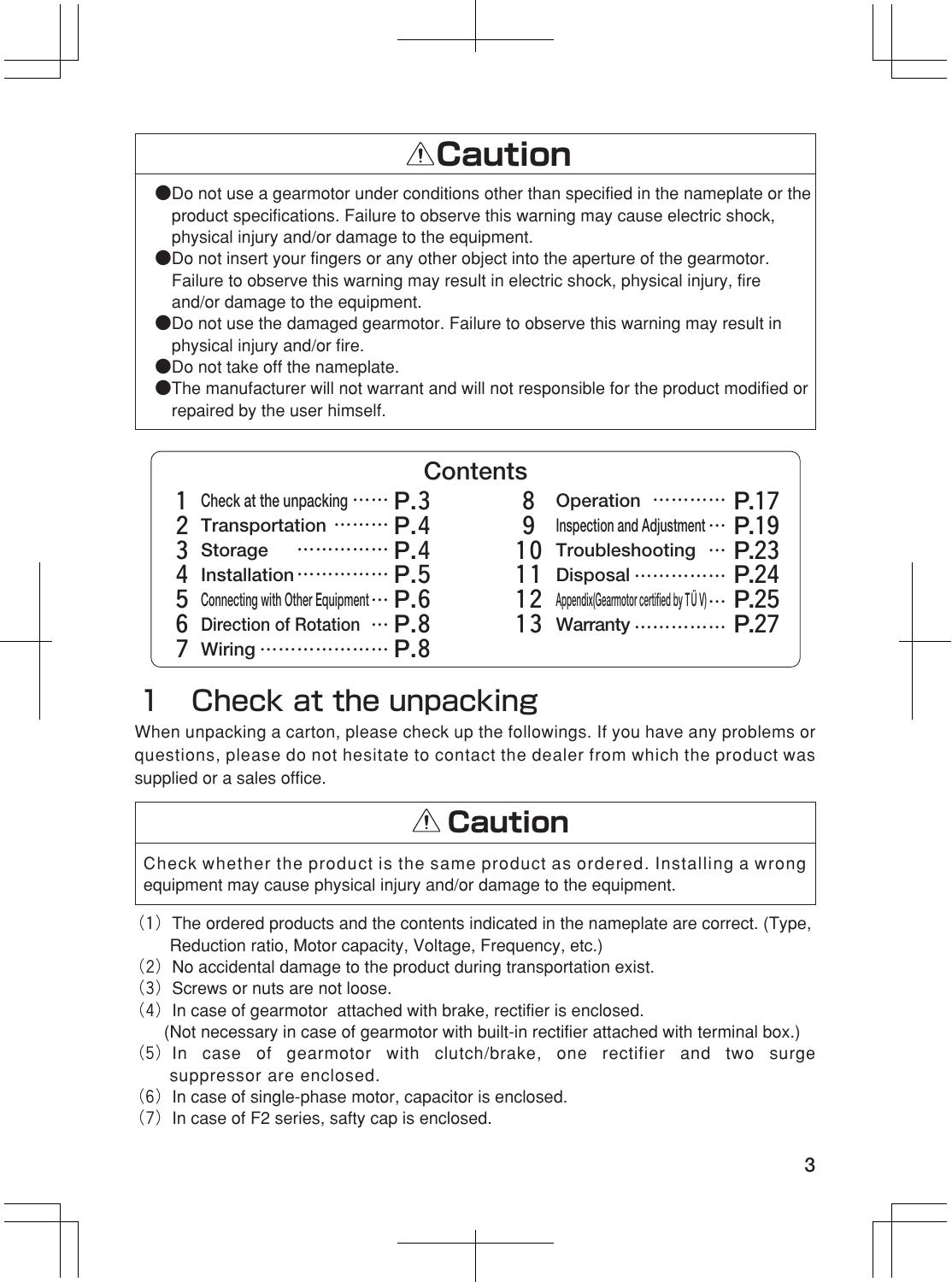### 2 Transportation

## **Danger**

●When a product is lifted up for transportation, be sure not to enter underneath of the lifted product. Falling of product may cause serious injury.

## **Caution**

●Be careful when transporting products to avoid falling down.

●Before lifting the gearmotor up, be sure to confirm it's weight by nameplate, packing box, external configuration, catalogue, etc. Do not lift up gearmotor which has more weight than the one specified in the lift. Failure to observe this warning may cause physical injury by breaking of bolt, falling or tumbling of product, and/or damage to the equipment.

### 3 Storage

● Location for storage

In case of storing gearmotors for more than 6 months, be sure to store them indoors well ventilated and dry, free from direct sunlight, excessive temperature change, humidity, dust and corrosive gas.

#### (1) Be sure not to put gearmotors directly on the ground.

Bearings may be damaged by fretting corrosion caused by vibrations during storage, therefore be sure to store gearmotors in the location free from vibration.

● Duties during storage

- (1) In order to avoid any oxidization on bearings, be sure to give a trial run every 6 month to confirm if they rotate smoothly or if there is any abnormal noise.
- (2) Be sure to measure the insulating-resistance by 500V tester(megger) every 6 month to make sure if it shows more than 1 MΩ.
- (3) Be sure to provide anticorrosive treatment every 6 month on the machined surface such as output shaft and flange surface not painted.

●Operations just after storage

- (1) Before operation, be sure to measure the insulating-resistance by 500V tester (megger) to make sure if it shows more than 1 M $\Omega$ .
- (2) Check if there is any abnormal noise, vibration or temperature rise at the start of operation.
- (3) In case of gearmotor with brake, be sure to confirm if the brake functions properly. In any abnormality, please contact our office nearest to you.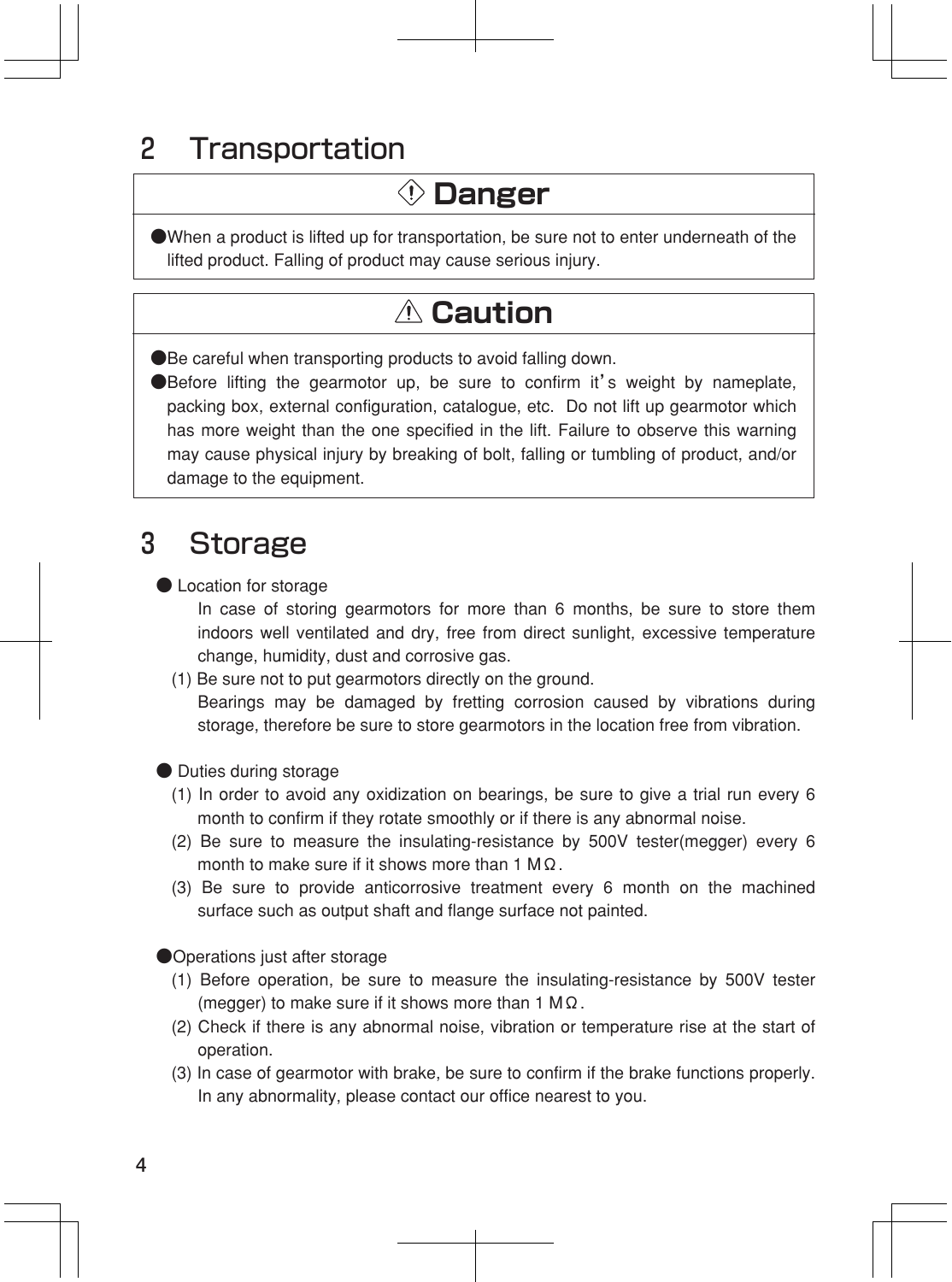## 4 Installation

Proper installation of a product will ensure reliable service and maximum life.

## **Caution**

| ODo not place any object inflammable near the gearmotor. Failure to observe this<br>warning may cause fire.                                                                                                                                                                                                                                                                                                                                                                                                                                                                                                                                                                             |
|-----------------------------------------------------------------------------------------------------------------------------------------------------------------------------------------------------------------------------------------------------------------------------------------------------------------------------------------------------------------------------------------------------------------------------------------------------------------------------------------------------------------------------------------------------------------------------------------------------------------------------------------------------------------------------------------|
| ● Do not place any object which may interfere with the ventilation around the<br>gearmotor. Failure to observe this warning may result in abnormal overheating<br>caused by the block off of the cool air, which may cause burn injury and/or fire.<br>● Do not step on a gearmotor or hang to it. Failure to observe this warning may cause                                                                                                                                                                                                                                                                                                                                            |
| physical injury.                                                                                                                                                                                                                                                                                                                                                                                                                                                                                                                                                                                                                                                                        |
| ● Do not touch the edge of the shaft of gearmotor or key groove in the bore with bare<br>hands. Failure to observe this warning may cause physical injury.                                                                                                                                                                                                                                                                                                                                                                                                                                                                                                                              |
| OIn equipments like food machines, which must avoid oil or grease, furnish with protective<br>devices like oil pan, in order to protect from the oil leakage caused by failure or life of the<br>manufactured products. Leaking oil may cause defective products.<br>● There is possibility scatter the wear debris or iron powders.                                                                                                                                                                                                                                                                                                                                                    |
| In case of installing to equipment which will have any issue due to contamination of<br>foreign substance such as food equipment, please install preventive equipment.<br>This could harm the products.                                                                                                                                                                                                                                                                                                                                                                                                                                                                                 |
| • Vibrations come out from the installation surface of gearmotor or from other source<br>should be minimized to under about 0.5G.                                                                                                                                                                                                                                                                                                                                                                                                                                                                                                                                                       |
| OIn the hot and humid environment, when ambient temperature changes suddenly,<br>internal condensation may occur in the terminal box. Especially, in the ocean<br>transport of the machine by vessel, condensation may occur, therefore, pay careful<br>attention to the transport atmosphere. Internal condensation is a phenomenon that<br>in the hot and humid environment, if temperature suddenly drops from high to low,<br>or if a reducer is suddenly moved from low-temperature place to hot and humid<br>place, steam condensation occurs and the droplet land on the terminal.<br>$\bullet$ In the low temperature of below 0 °C, pay careful attention to the freezing. The |
| droplets land on the terminal by condensation or by abnormally high humidity<br>atmospheres, and when temperature drops below freezing point, the droplets<br>become ice. This is what we call "Freezing". You must note that there is a danger<br>of electrification caused by the short circuit between terminals by freezing.                                                                                                                                                                                                                                                                                                                                                        |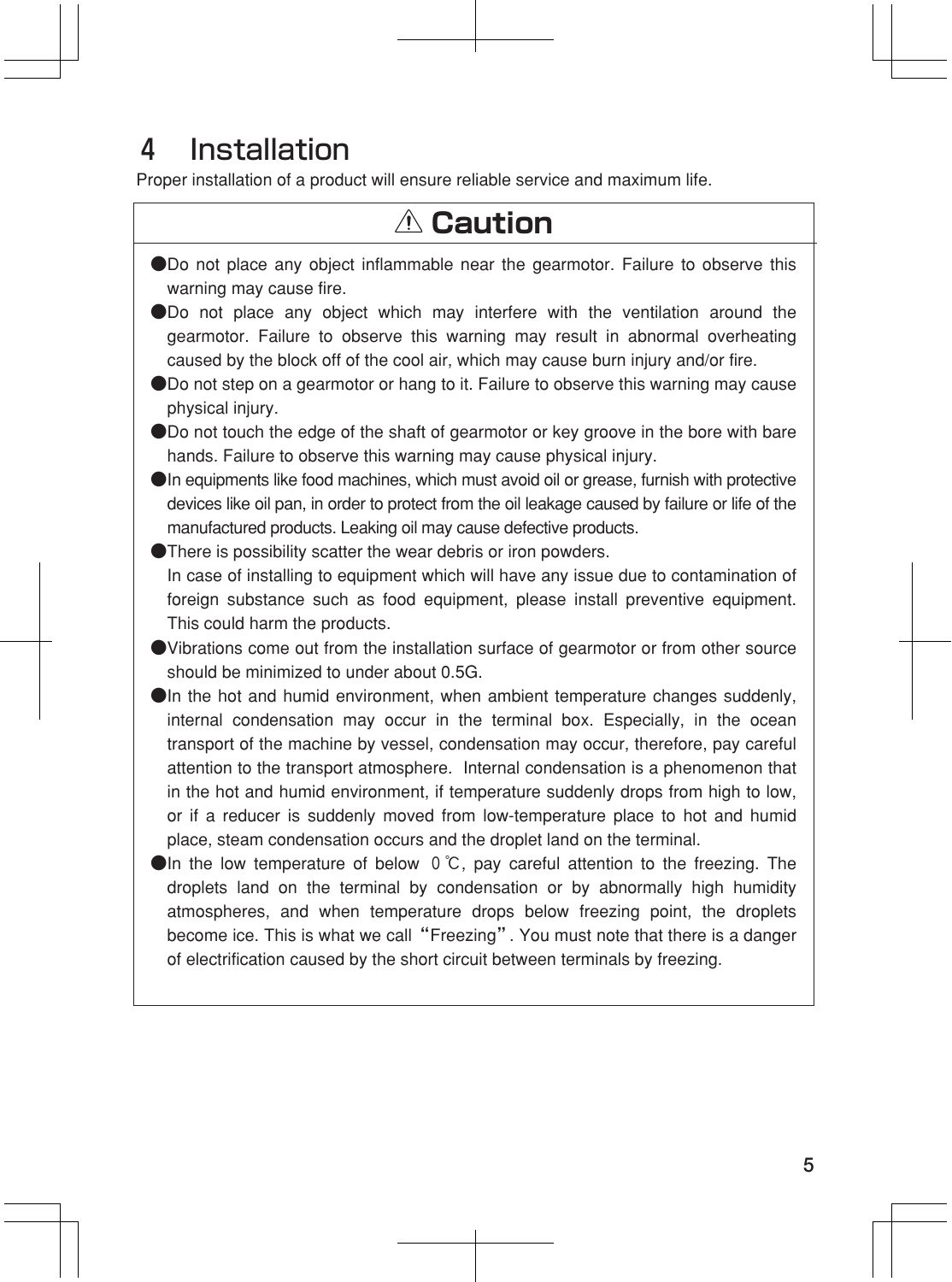(1)**Proper location for installation** 

Ambient Temperature: -10℃ to 40℃

Ambient Humidity:85% max.

Altitude:Sea level to 1,000m max.

Environment:

[Standard Type]: Well ventilated place free from corrosive gas,

explosive gas, vapor and/or dust.

[Water -resistant Type]: Place free from corrosive gas and explosive gas.

 Operation in water or in the high-hydrostatic pressure environment is not permitted.

Installation Location: Indoors

#### (2)**Direction of Installation**

This product can be installed in any direction due to a grease lubrication system.

#### (3)**Method for Installation**

①Attaching the mounting foot and flange

 Fix the product with the four bolts on a flat and machined surface free from vibration. (Roughness of the surface should be less than 0.3mm.)

#### ②Attaching the shaft

- ●gearmotor's weight should be supported by the driven shaft.
	- (Forces other than turning reactive force should never be imposed to the torque arm.)
- ●In case start/stop and forward/reverse actions are frequent, tightn up the torque arm with bolts to keep the locking hole not loose.

| fixing hole                    | bolt size                                 |                      | tightening torque                                                    |
|--------------------------------|-------------------------------------------|----------------------|----------------------------------------------------------------------|
| 6.5mm<br>8.5<br>11<br>13<br>15 | M <sub>6</sub><br>M8<br>M10<br>M12<br>M14 | 13<br>25<br>44<br>69 | $4.9N \cdot m \{ 0.5kgf \cdot m\}$<br>1.3<br>$\{2.6\}$<br>4.5<br>7.0 |
| 18                             | M16                                       | 108                  | ${11.0}$                                                             |
|                                |                                           |                      |                                                                      |

### 5 Connecting with other equipment

## **Caution**

 $\bullet$ When connecting the gearmotor with a load, make sure of the alignment of shaft, the tension of the belt and parallelism of pulleys. In direct coupling, be sure to check whether the alignment of shaft is extremely precise.

If a belt is to be used, be sure to adjust its tension properly.

 Also, before operation, inspect whether the setting bolts for pulleys and coupling are securely tightened. Failure to observe this warning may cause serious injury and/or damage to the equipment due to broken parts.

●Safe guards should be furnished around rotating parts to avoid danger to persons.

Loose fit is recommended for the couplers such as couplings, sprockets, pulleys, gears, etc., when attaching to the reducer, using the designated key materials.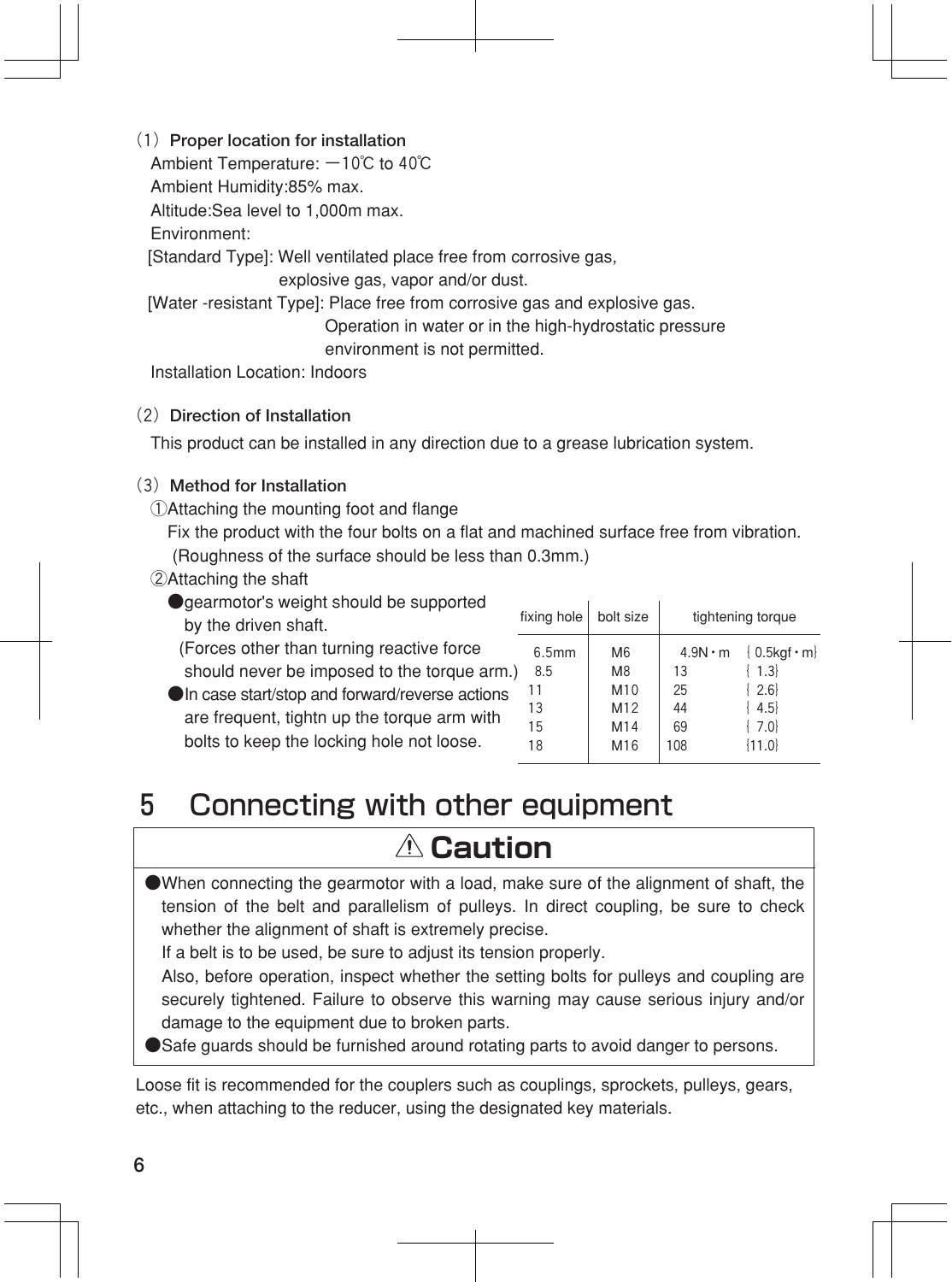#### **Direct Connection**

Connect the reducer to the other equipment precisely, so that the center of the shaft of both machines will be fully aligned.



#### 2 **Attaching Chains, V-Belts, Gears, etc.**

- $(1)$  In any connection, connect the units precisely, so that the center of the shaft of the reducer and that of the other equipment are parallel.
- (2)The tension of the Chains/V-Belts and the coupling of the gear must be perpendicular to the center of the shaft.
- (3)Tension of the V-Belt: Excessive tensioning may result in damage to the bearings of the shaft. Tension of the Chain: Excessive tensioning may result in damage to the bearings of the shaft. If the chain is installed loosely, shock load will occur when the drive shaft starts rotation, and this can result in damage to the reducer and the other equipment. Therefore, adjust the tension of the chain properly.

### 3 **Attaching and Removing of F2 Series Hollow Shaft**





#### Nominal Designation of the C-Type Snap Ring Bolt Measurement of Spacer<br>Size Outer Bore Width **Diameter** F2S-12 M5  $\phi$ 11.5  $\phi$  6 3 12 F2S-15 M6  $414.5$   $47$  3 13

#### ●Specifications for the fixing parts of driven shaft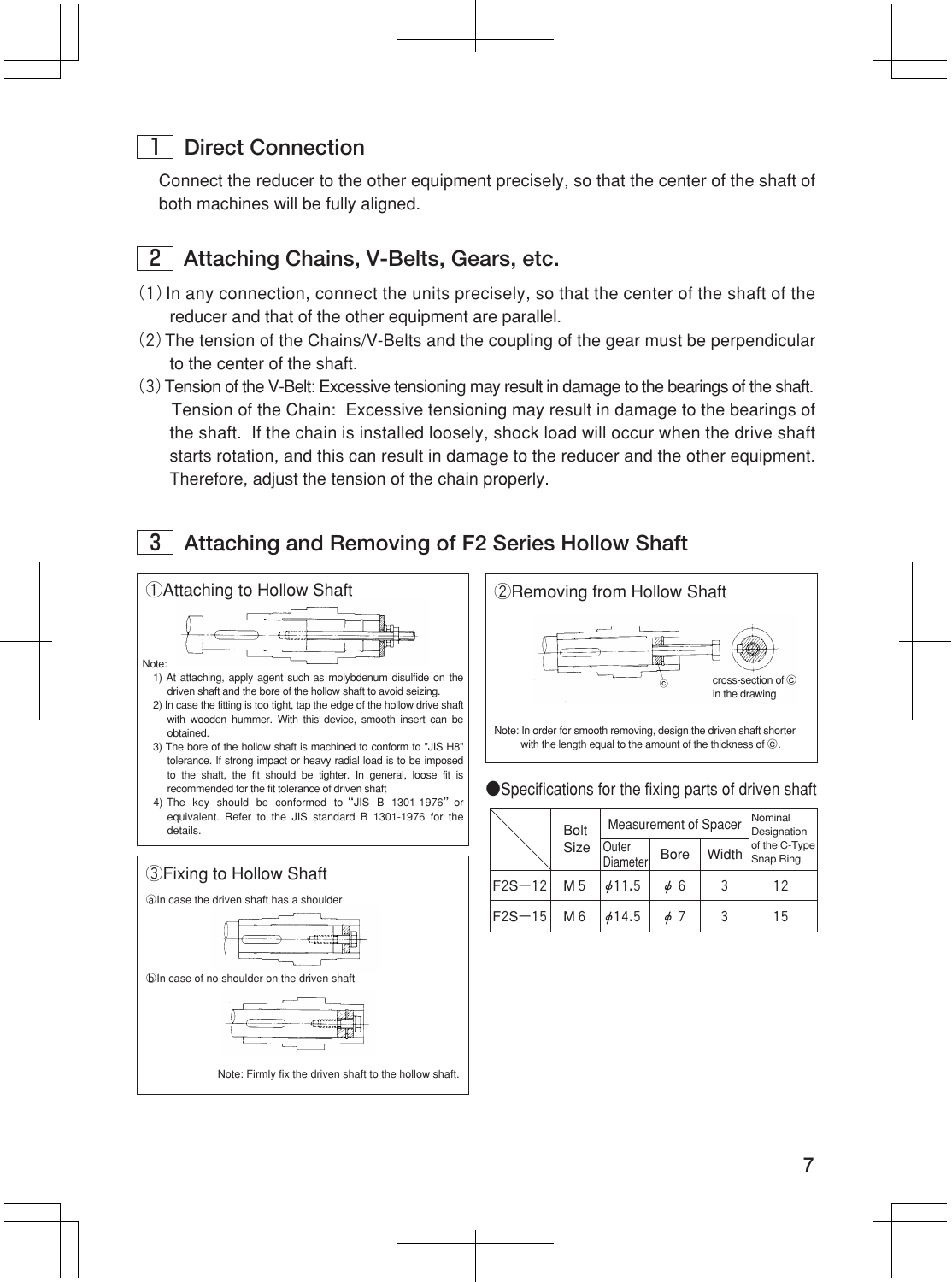## 6 Direction of Rotation

### **Caution**

Before coupling with the other machine, be sure to check the direction of rotation. Unexpected operation in wrong direction may cause serious injury and/or damage to the equipment.

In the GTR Reducer, the relations between the input shaft and the output shaft are as shown below:

### **●G-Type**

 $1/5 \sim 1/60$  same direction  $1/80 \sim 1/1800$  counter direction

#### **●H-Type**



## 7 Wiring

| $\mathbb D$ Danger                                                                                                                                                                                                                                                                                                                                                                                                                                                                                                                                                                                                                                                                                               |
|------------------------------------------------------------------------------------------------------------------------------------------------------------------------------------------------------------------------------------------------------------------------------------------------------------------------------------------------------------------------------------------------------------------------------------------------------------------------------------------------------------------------------------------------------------------------------------------------------------------------------------------------------------------------------------------------------------------|
| • When connecting the machine to the power cable, be sure to follow the instructions<br>shown in the connection diagram in the terminal box or in the Instruction Manual.<br>Failure to observe this warning may cause electric shock or fire. (In case of the type<br>of no terminal box, be sure to insulate a wire at the terminal area.)<br>●Do not bend, pull or tuck down power cables, motor lead wires or cab tire cable<br>forcibly. Failure to observe this warning may cause electric shock.<br>Be sure to ground the terminal of the earth wire. Failure to observe this warning may<br>cause electric shock.<br>●Be sure to use the electric current source specified in the name plate. Failure to |
| observe this warning may cause burnout of the motor and/or fire.<br>Do not damage the lead wire inside when peeling off the outer sheath of cabtyre<br>cable. Failure to observe this warning may cause electric shock or fire.<br>●Be sure to avoid any water to the terminal or power rectifier of cabtyre cable or<br>capacitor. Failure to observe this warning may cause electric shock, damage to the<br>equipment or fire.                                                                                                                                                                                                                                                                                |
| [Note] Do not open the cover of the water and dust-resistant box.<br>Failure to observe this warning may cause electric shock, damage to the equipment or                                                                                                                                                                                                                                                                                                                                                                                                                                                                                                                                                        |

fire caused by lack of water and dust-resistant function.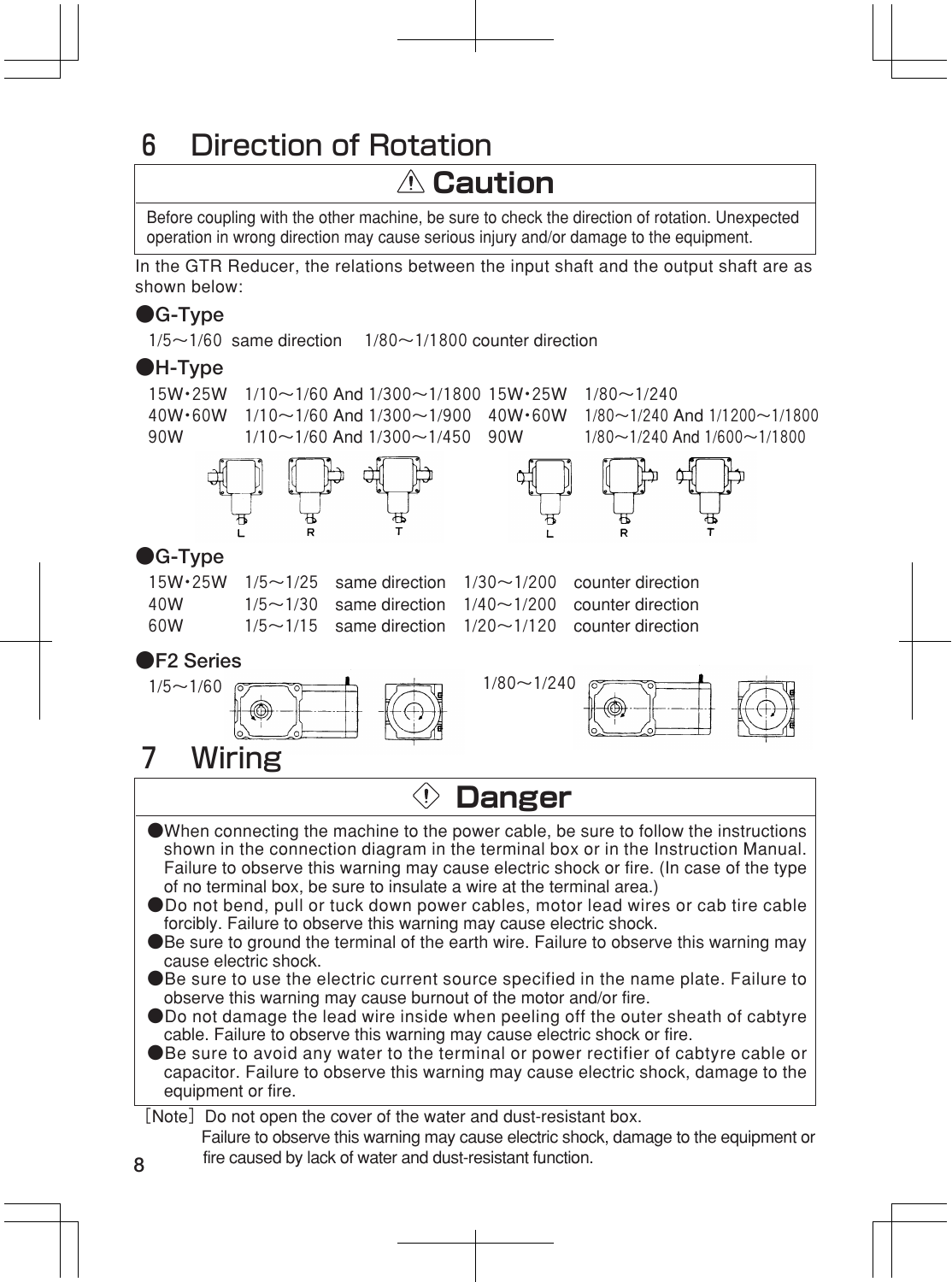| $\triangle$ Caution                                                                                                |
|--------------------------------------------------------------------------------------------------------------------|
| ODo not touch terminals when inspecting the insulation resistance.                                                 |
| Failure to observe this warning may cause electric shock.                                                          |
| Wiring should be properly made under the specified electrical equipment engineering                                |
| standard or the safety code. Failure to observe this warning may cause electric shock, fire or<br>physical injury. |
| Our motor is not equipped with protective devices. The electrical equipment engineering                            |
| standards provide that an overload protection device should be installed in a unit. Other                          |
| protection devices such as circuit breaker are also recommended to be installed. Failure to                        |
| observe this warning may cause damage to the equipment, electric shock, fire or physical injury.                   |
| • When rotating gearmotor alone, take off the key attached temporarily to the output shaft.                        |
| Failure to observe this warning may cause physical injury.                                                         |
| Ocheck up the direction of rotation before connecting with the other machine. Rotation in wrong                    |
| direction may cause physical injury and/or damage to the equipment.                                                |
| If a 400V class inverter is employed for motor drive, be sure to attach a control filter or a reactor              |
| to the inverter. The breakdown of insulation may cause damage to the equipment or fire.                            |
| Do not misuse a capacitor for starting as the one for continuous motor running. This misuse                        |
| may cause damage to the capacitor.                                                                                 |
| ODo not hurt the vinyl coating of starter capacitor. The hurt may cause electric shock.                            |
| ● Voltage drops in the wiring should be kept within 2%. Excessive length of wiring may cause                       |
| steep voltage drop and this makes the motor disable to start up.                                                   |
| When reversing a gearmotor is required in operation, be sure to stop rotating and then start                       |
| reversing. Reversing without complete rest may cause damage to the equipment.                                      |
| As for a gearmotor with brake, do not energize continuously to the brake unit during the rest of                   |
| motor. The continuous supply may cause burning of the brake coil and fire.                                         |
| If a gearmotor with brake is used for the application such as lift, "DC Switching" wiring should                   |
| be employed to avoid accidental falling.                                                                           |

 $(2)$  In case of DC switch is adopted, DC110V, contact rated DC13 class is recommended in order to cut off the inductive load (DC coil). Please contact us for details. Also, in case of employing a noncontact relay, it is recommended to use the rated voltage of AC240V equivalent (Half-wave rectification switching available). \*Contact rated DC13 class is the categorized in JIS C 8201-5-1 for low-pressure switchgear and control device.

- (3)In case of gearmotor with clutch/brake use the relay with the capacity of more than the rated current of 1A(DC110V) at the contact point of brake and clutch.
- (4)The direction of rotation of the output shaft varies according to the speed reduction ratio of the gear head. Therefore, be sure to confirm the speed reduction ratio before wiring.
- (5)The voltage between the capacitor terminals of the single-phase motor will become nearly twice as much as that in the power source of the motor. Therefore be sure to insulate wires at the terminals for safety.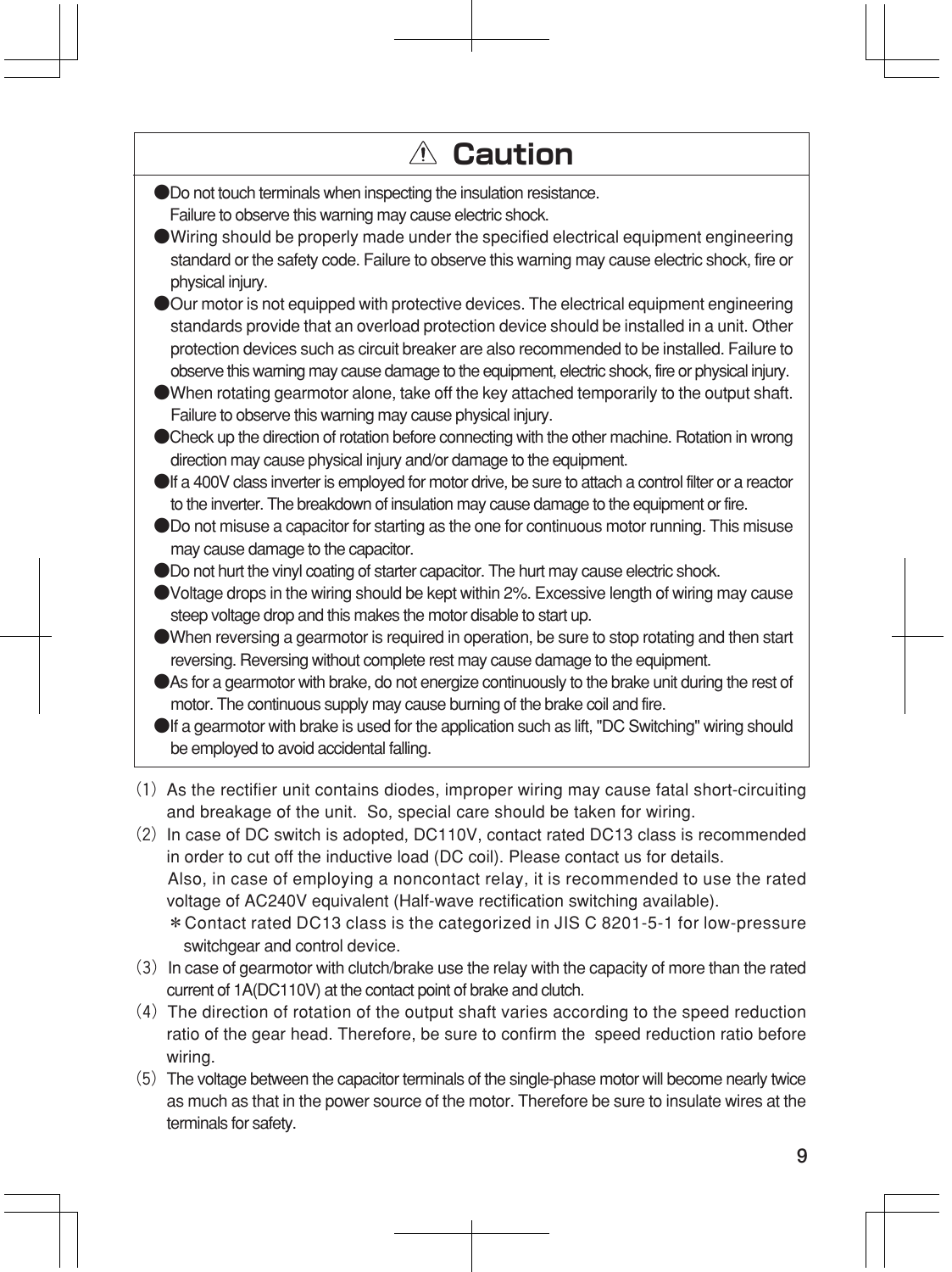### 2 **Wiring of gearmotor**

For standard gearmotors, wirings described below are recommended:

The direction of rotation shown below is as viewed from the backward of the motor. In the 3-phase motor, the forward rotation is a counterclockwise direction, and in the single-phase motor, the forward rotation is a clockwise direction.

#### **●Lead Wire Type**



MS: Electro-Magnetic Switch C: Capacitor

#### **●Terminal Box Type**



MS: Electro-Magnetic Switch C: Capacitor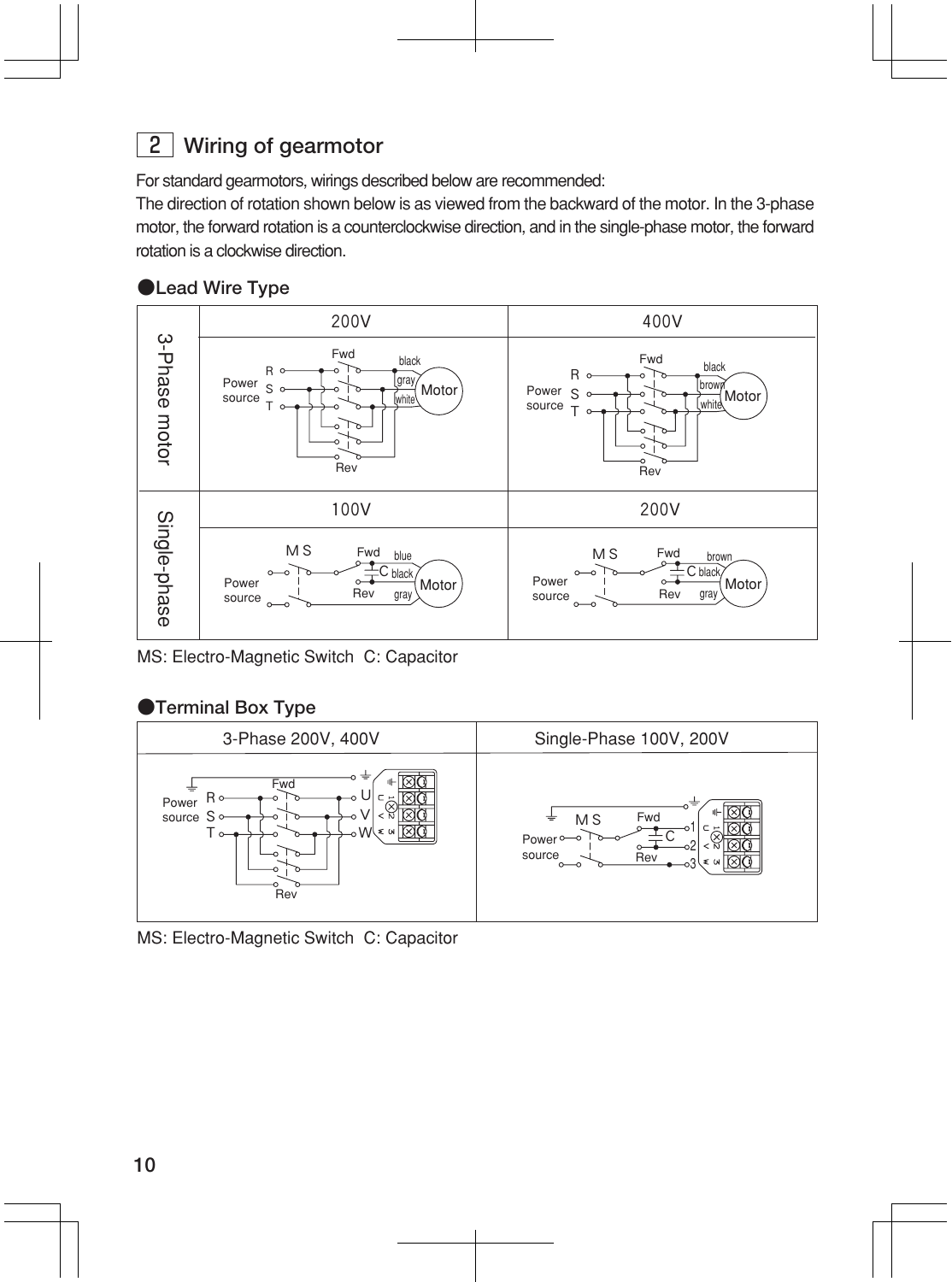### 3 **Wiring for gearmotor with brake**

- $(1)$  If a gearmotor is used in the applications where quick braking is required, such as lift, "DC Switching" wiring should be employed.
- (2) In case of "DC Switching" wiring, it is recommended to insert the surge suppressor in-between the connecting points. (varistor voltage 423̃517V)
- (3) The brake voltages are DC90V in case of 3-phase and single-phase 200V, and DC45V in case of single-phase 100V.
- (4) In case of single-phase 100V, the voltage of the input terminal of rectifier (A200-D90[A100-D45]) corresponds to AC100V, and the voltage of the output terminal corresponds to DC45V.
- $(5)$  In case of DC switch is adopted, DC110V, contact rated DC13 class is recommended in order to cut off the inductive load (DC coil). Please contact us for details. Also, in case of employing a noncontact relay, it is recommended to use the rated voltage of AC240V equivalent (Half-wave rectification switching available). \*Contact rated DC13 class is the categorized in JIS C 8201-5-1 for low-pressure switchgear and control device.
- (6)As the rectifier unit contains diodes, improper wiring may cause fatal short-circuiting and breakage of the unit. So, special care should be taken for wiring.
- (7)When wiring special voltage of over 220V, since the 200V terminal (red, red) is taken out of the motor, connect this 200V terminal with the input terminal of the rectifier (white, yellow). Also, be sure not to connect the power source of over 220V directly to the input terminal of the
- rectifier. (8)When operating the machine with inverter, please refer to the "Cautions in operation with inverter" in
- (9) Brake lag (second)

| DC Switching         | $0.005 - 0.015$ |
|----------------------|-----------------|
| AC Switching $(A)$   | $0.03 - 0.10$   |
| $AC$ Switching $(B)$ | $0.1 \sim 0.2$  |

- $\sqrt{\cdot}$  This is the time consumed from the moment of "switch off" to the moment of start braking, and is different from the braking time.
- ・The length of time varies from that of the
- water-resistant gearmotor with brake.

■3-phase

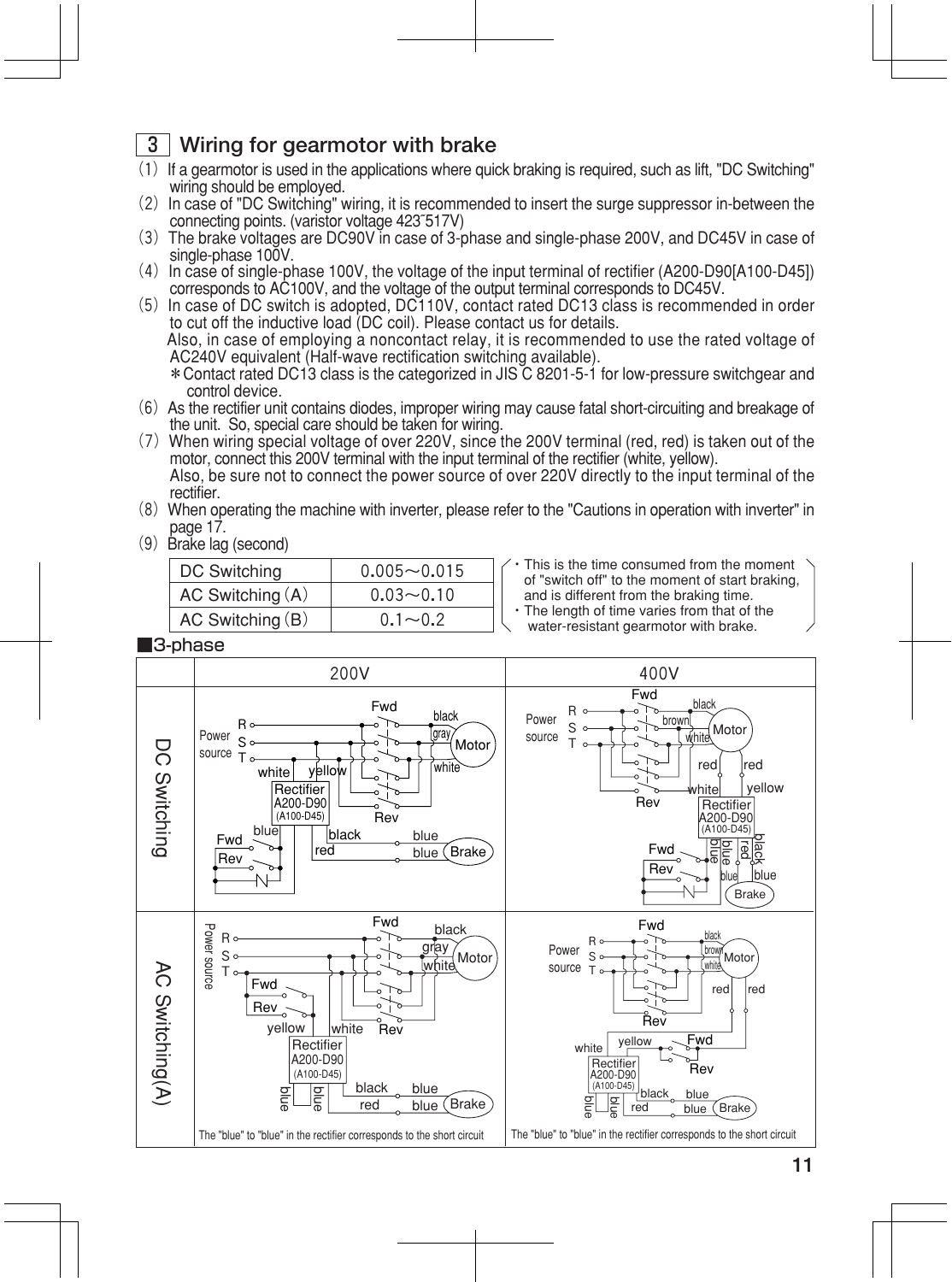

 $\overline{-N}$ : Surge Suppressor (option)

#### ■Single-phase



MS: Electoro-Magnetic Switch C: Capatitor  $\rightarrow \leftarrow$ : Surge Suppressor(option)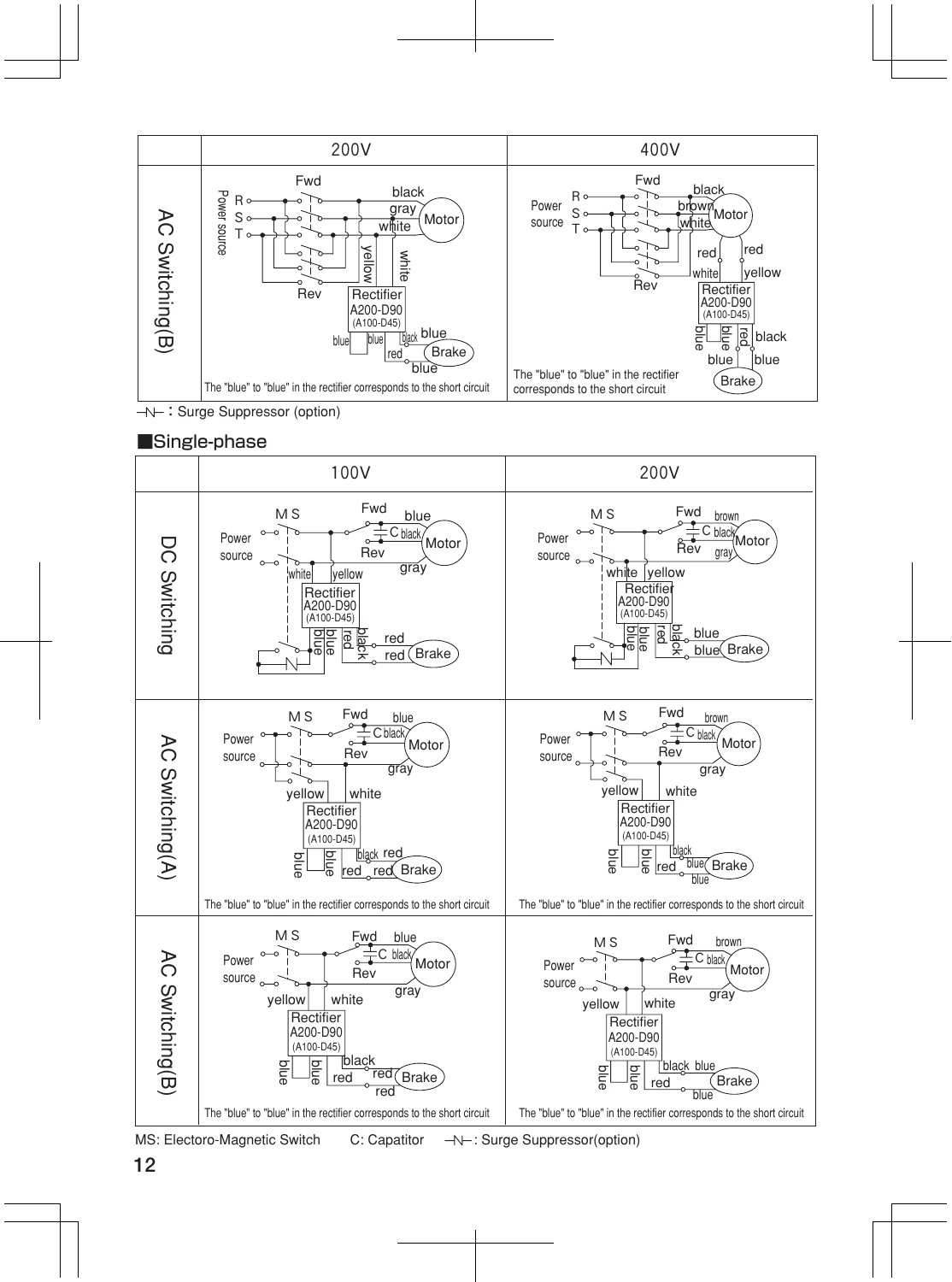#### **●Wiring method to a terminal box**

- $(1)$  In a terminal box, a rectifier is built-in, so that the wiring is set as "AC Switching(B)". Therefore, the brake becomes effective only by connecting the terminal to 3-phase current or single-phase current. (The connecting board is attached to the switch.)
- (2) When changing to "DC Switching" wiring, remove the connecting board.
- $(3)$  In case of 3-phase "AC Switching(A)"400V, the 200V terminal (red lead wire) is taken out from the motor. (But it is not fixed to the terminal board.)
- (4)When using inverter, connection between "AC Switching(B)" and "DC Switching" is not feasible. For details, please refer to the wiring diagram of the gearmotor with brake in operation with inverter (page 17) or the handling manual of inverter. (This does not apply to the single-phase.)



■3-phase

 $\rightarrow\rightarrow\rightarrow\rightarrow\rightarrow$ : Surge Suppressor (option)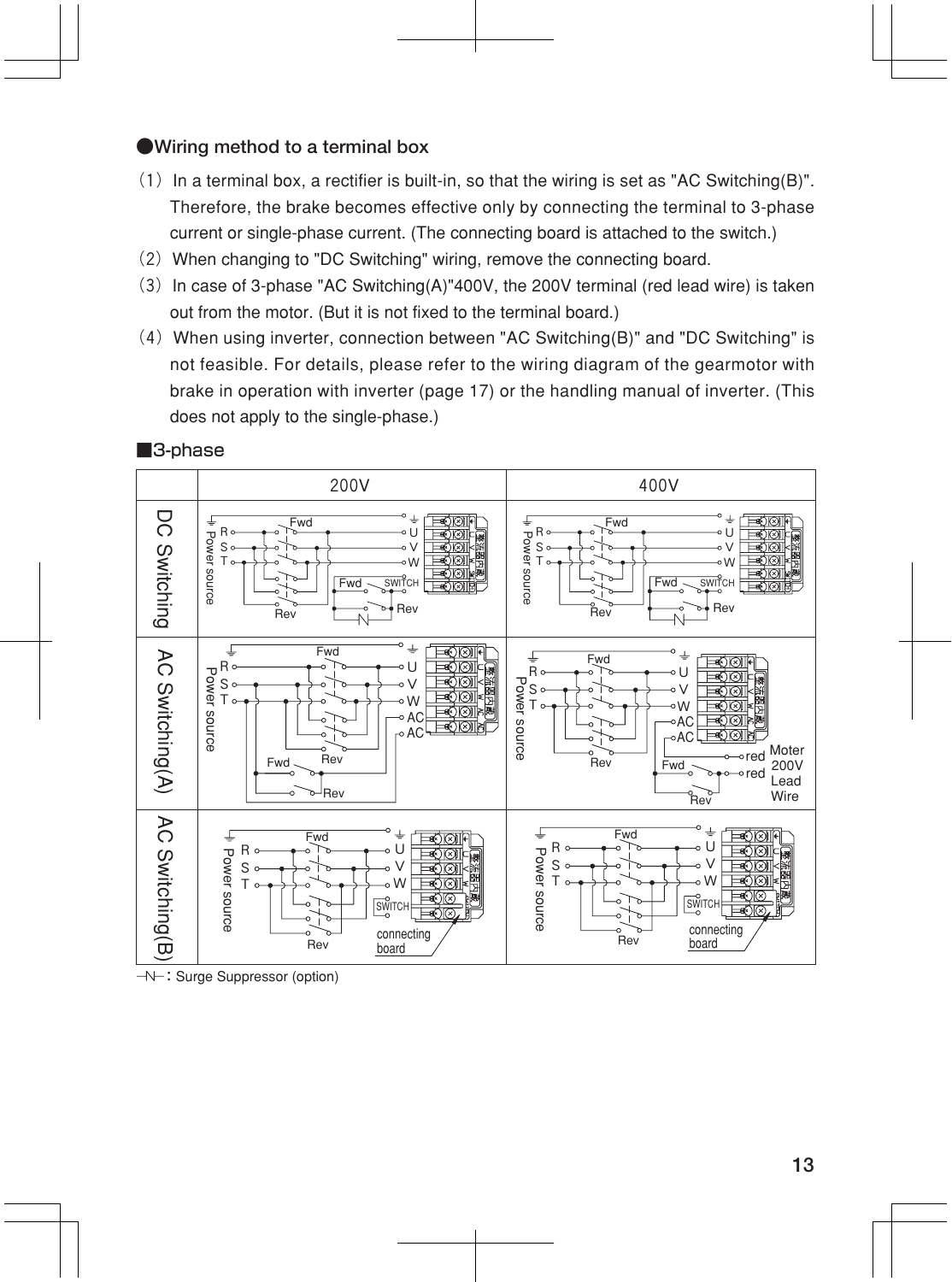#### ■Single-phase





#### 4 **Wiring for the water-resistant gearmotor**

- $(1)$  Be sure not to damage the lead wire inside when peeling off the outer sheath of cabtyre cable.
- (2)When using the machine in the circumstance where water may spatter during operation, it is recommended to use circuit beaker for safety.
- (3) Do not open the cover of the water/dust-resistant box. Failure to observe this warning may result in lack of water/dust-resistant function.
- $(4)$  The voltage between the capacitor terminals of the single-phase motor will become nearly twice as much as that in the power source of the motor. Therefore be sure to insulate wires at the terminals for safety.

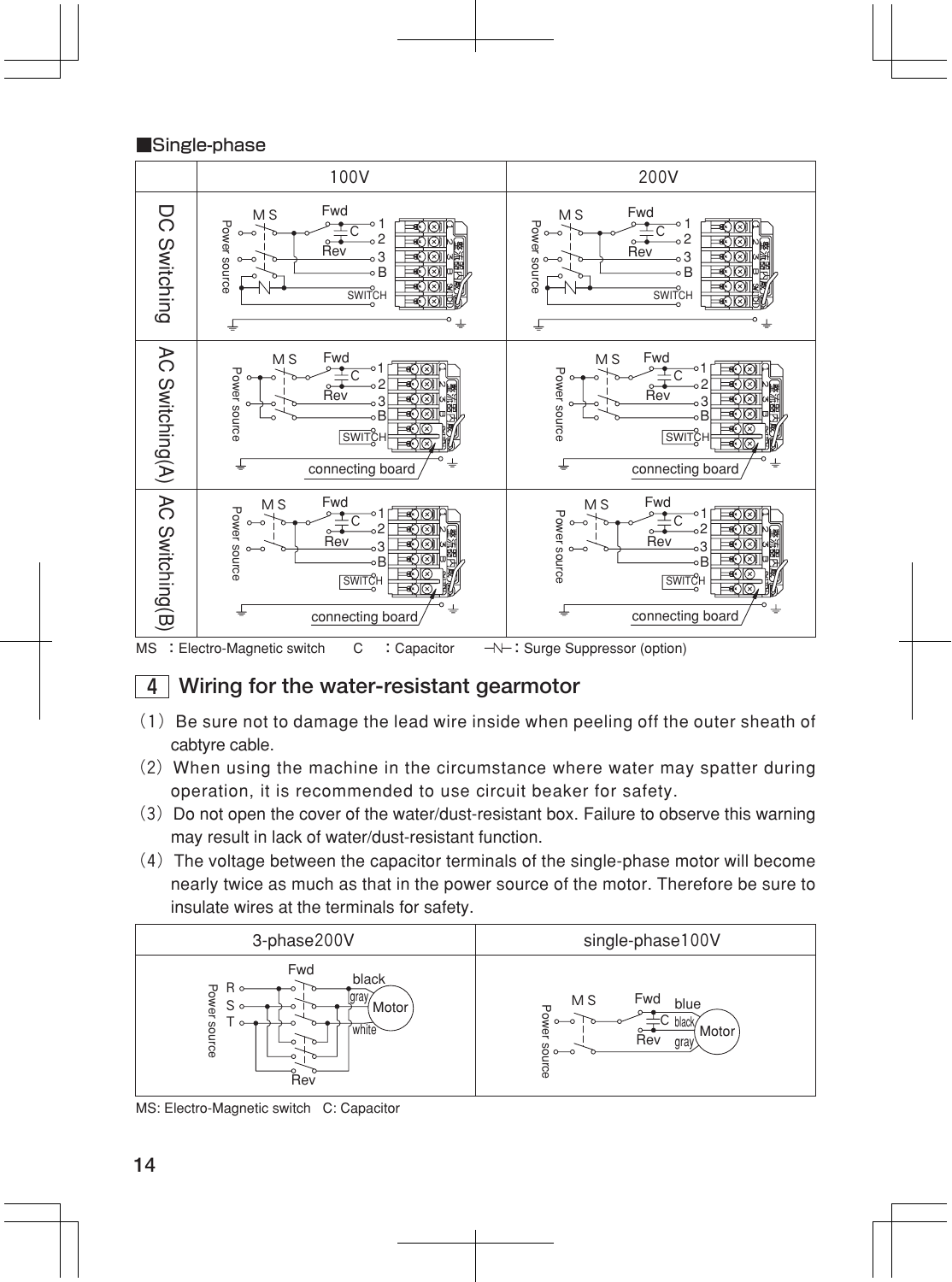(5) Be sure to protect the terminal of cab tyre cable from splashing water. Splashed water may penetrate through the sheath of cab tyre cable and reach to the inside of motor, which may cause trouble in motor.



#### 5 Wiring for the gearmotor with water-resistant brake

- $(1)$  When a gearmotor is used in the applications where quick braking is required, such as lift, "DC Switching" wiring should be employed.
- (2) In case of "DC Switching" wiring, it is recommended to insert the surge suppressor in-between the connecting points. (varistor voltage 423~517V)
- (3)The brake voltages are DC90V in case of 3-phase and DC45V in case of single-phase.
- (4)In case of single-phase, the voltage of the input terminal of rectifier (A200-D90[A100-D45]) corresponds to AC100V, and the voltage of the output terminal corresponds to DC45V.
- (5)In case of DC switch is adopted, DC110V, contact rated DC13 class is recommended in order to cut off the inductive load (DC coil). Please contact us for details. Also, in case of employing a noncontact relay, it is recommended to use the rated voltage of AC240V equivalent (Half-wave rectification switching available). \*Contact rated DC13 class is the categorized in JIS C 8201-5-1 for low-pressure switchgear and control device.
- $(6)$  As the rectifier unit contains diodes, improper wiring may cause fatal short-circuiting and breakage of the unit. So, special care should be taken for wiring.
- $(7)$  The rectifier does not correspond to water-resistant structure.
- (8) Brake lag (second)

| DC Switching    | $0.01 - 0.02$  | C |
|-----------------|----------------|---|
| AC Switching(A) | $0.05 - 0.15$  |   |
| AC Switching(B) | $0.1 \sim 0.2$ |   |

- This is the time consumed from the moment of "switch off" to the moment of start braking, and is not the braking time.
- The length of time varies from that of the

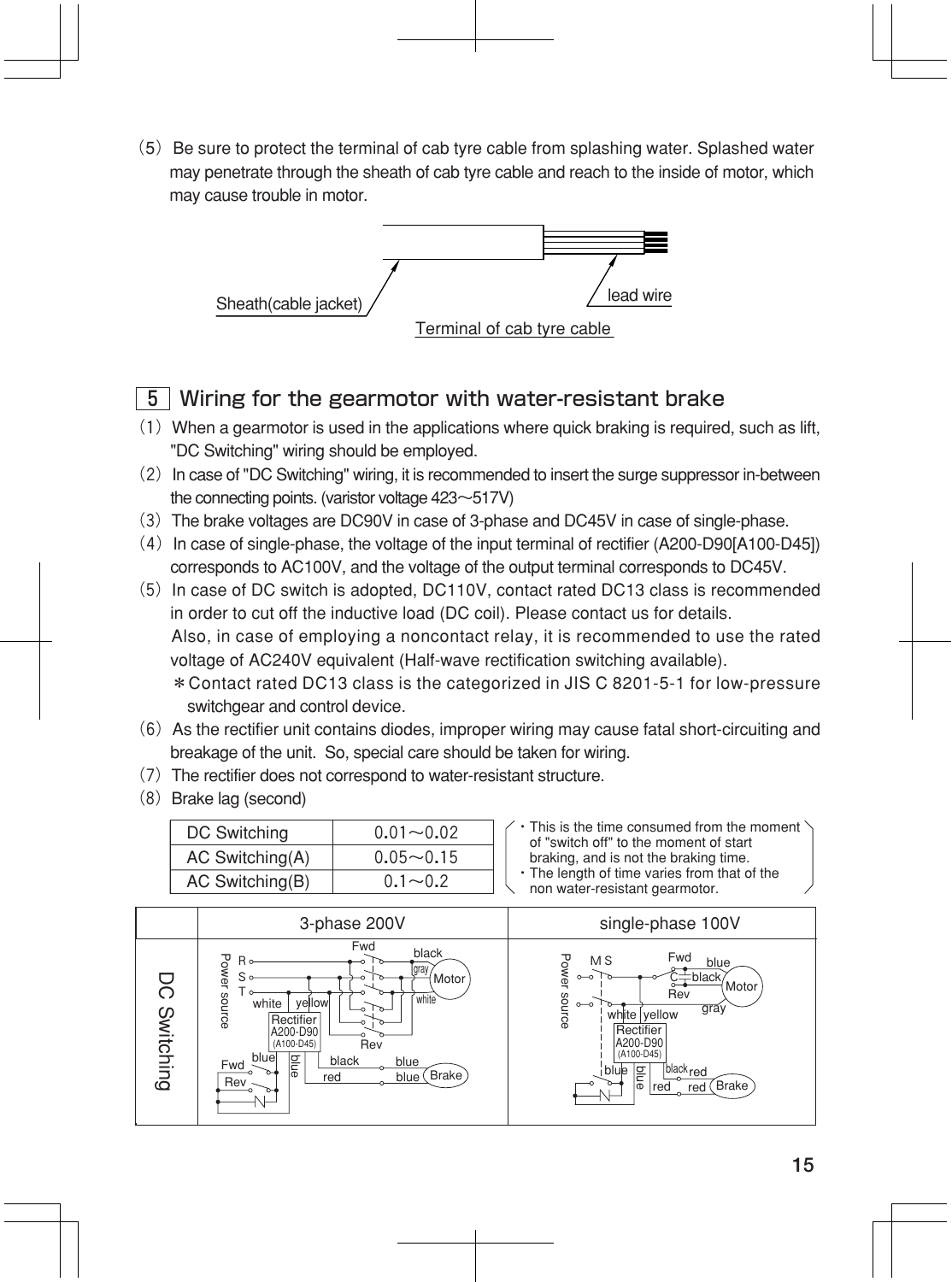

### 6 **Wiring for the gearmotor with clutch/brake**

 $(1)$  In case of wiring motor with voltage of over 200V, since the 200V terminal (red, red) is taken out of the motor, connect this 200V terminal with the input terminal of the rectifier(white, yellow).

Also, be sure not to connect the power source of over 220V directly to the input terminal of the rectifier.

- (2) Brake voltage corresponds to DC90V.
- $(3)$  Be sure to avoid the usage of up and down operations. (Failure to observe this warning may cause accidental falling when power cut occurred.)
- $(4)$  In case of energizing continuously to the clutch or brake, be sure to ask our local office.

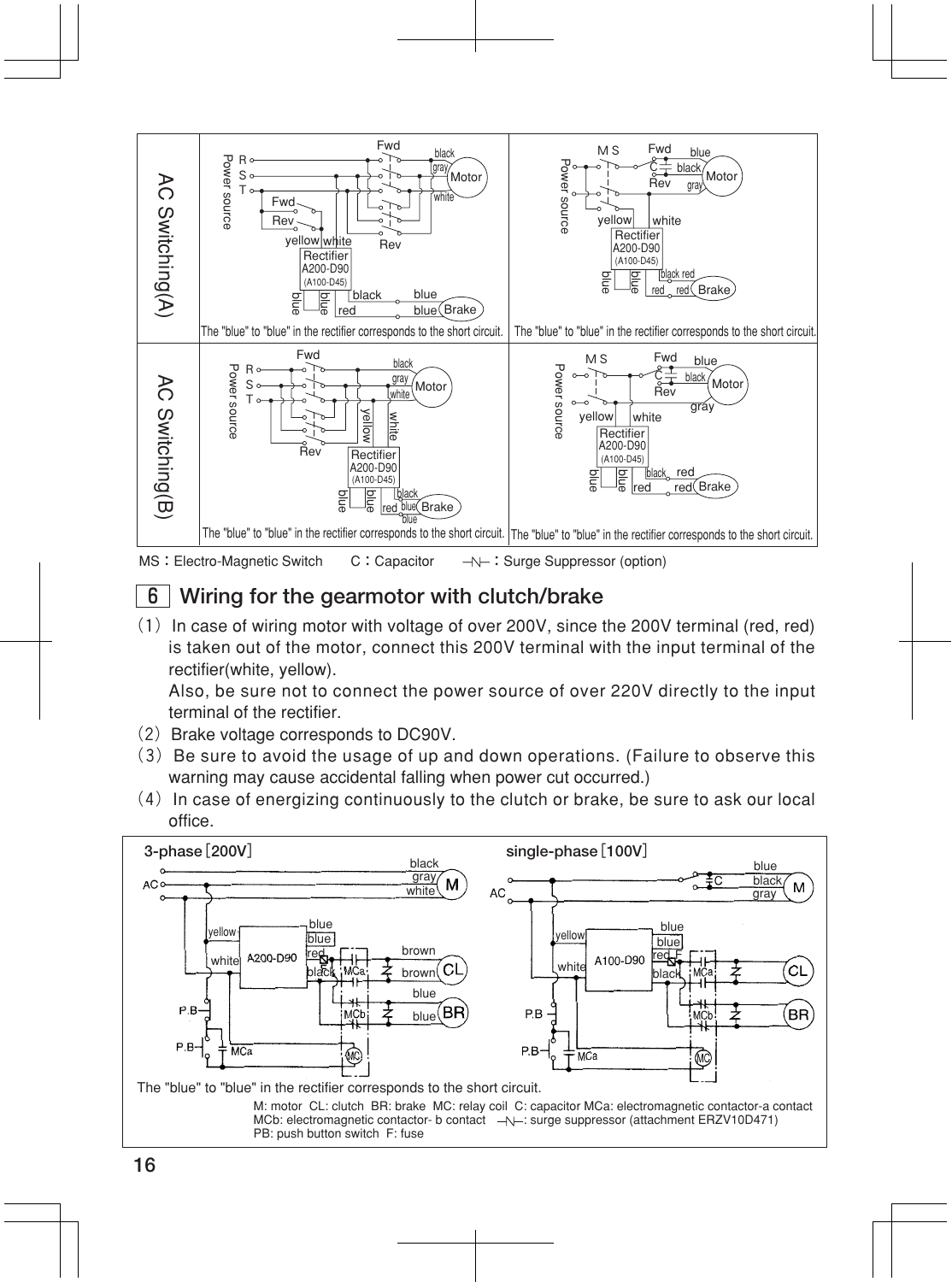### 7 Cautions in operation with inverter

- $(1)$  Higher temperature rise, noise and vibration than that from the general power source will be observed. Especially, low speed rotation which naturally reduce the fun effect, may cause abnormal rise of temperature. (More than 90℃ at the surface of the motor)
- $(2)$  In the gearmotor with brake or with clutch/brake, malfunction of the brake may be observed due to the voltage drop. In order to avoid this disadvantage, be sure to bypass the inverter when wiring the brake and clutch.
- $(3)$  It is not feasible to use inverter in the single-phase motor.
- (4)When using inverter in the 3-phase 400V motor with brake, do not use the 200V terminal (red lead wire) taken out from the motor.

#### ■Examples of wiring in the gearmotor with brake when using inverter



### 8 Operation

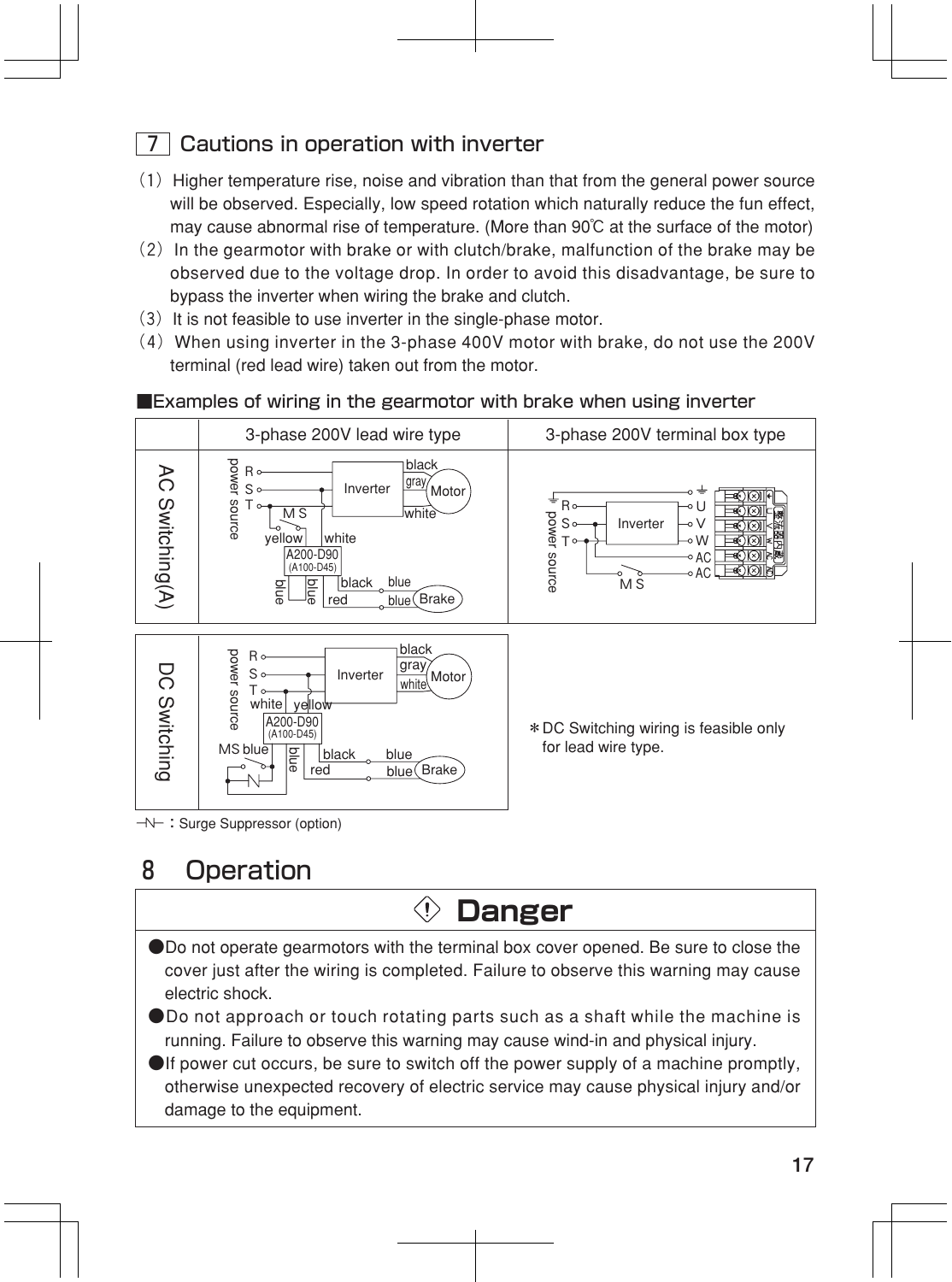## **Caution**

- ●The gearmotor becomes rather hot during operation, so do not touch it with bare hands. Failure to observe this warning may cause burn injury.
- ●When a gearmotor is found abnormal, stop running immediately. Failure to observe this warning may cause electric shock, physical injury or fire.
- ●Do not overload a gearmotor. Failure to observe this warning may cause physical injury and/or damage to the equipment.
- ●Do not touch the current-carrying part of the starter capacitor in single-phase motor until it has been discharged completely. Failure to observe this warning may cause electric shock.
- ●When a single-phase motor is to be reversed, be sure to start reversing after complete rest of the motor. Otherwise, direction of rotation may not change and may cause running out of control.

●Do not stop a motor forcibly. It may cause damage to the connecting machine. In a single-phase motor, this may make the motor rotate in the opposite direction and may cause running out of control.

#### $\Box$  Check up matters before turning the power switch on:

- (1) Wirings and connections are done properly.
- (2)Fuses and thermal relays of proper capacities are used.
- (3) Installations and the connections with other machines are properly done.
- (4)Earth terminal is properly grounded.

 [Note] When using the water-resistant motor in the circumstance where water may spatter during operation, it is recommended to use circuit beaker for safety.

### 2 Check up matters at test running:

- (1) Confirm the direction of rotation for  $1~2$  seconds after starting the motor with unloaded condition. When you find the rotation in the opposite direction, change the wiring according to the diagrams shown in page 10.
- $(2)$  Practice running-in of the motor with unloaded condition. When no defect is observed, add load gradually and eventually start operation with full load.

#### 3 Check up matters during operation:

- $(1)$  Confirm that ther is no abnormal noise and vibration at all. When such defects are observed, stop operation immediately. Failure to observe this warning may cause physical injury and/or damage to the equipment.
- $(2)$  Confirm if the surface temperature of the gear case or motor frame does not exceed 90℃. Do not touch the surface with bare hands. Failure to observe this warning may cause burn injury.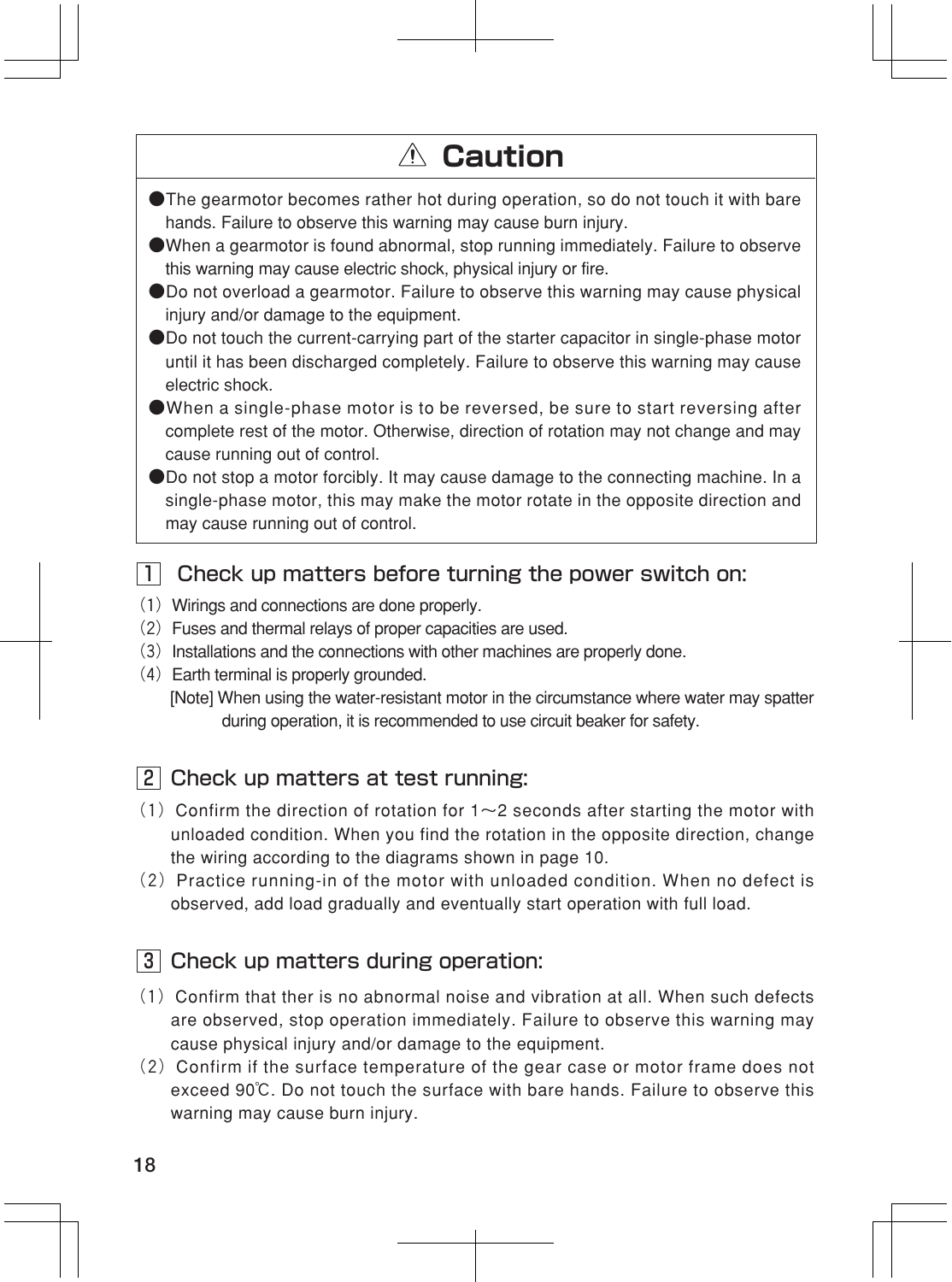### 9 Inspection and Adjustment

## **Danger**

- ●When inspecting and/or adjusting the machine while it is in operation, do not touch rotating parts such as a shaft. Failure to observe this warning may cause wind-in and physical injury.
- ●Do not remove the cover of inspection window while the machine is in operation. Otherwise, blowout of hot lubricant may cause burn injury.
- ●When inspecting the gear touch surface, be sure to lock up the drive and driven units beforehand. Failure to observe this warning may cause wind-in to the gear-teeth and physical injury.
- ●In case of getting into closed equipment to inspect its condition, be sure to lock up drive and driven units and confirm whether the equipment is sufficiently cooled down beforehand. Also, keep on ventilating while inspecting inside. Furthermore, while inspection, be sure to staff supporting personnel outside to watch the safety conditions and keep in touch with the inspector inside. It can be very slippery with lubricant inside the equipment, so special attention should be given to safety. Failure to observe this warning may cause physical injury.
- ●Do not operate the equipment with the safe quard off for inspection. Failure to observe this warning may cause wind-in and physical injury.

[Inspection and Maintenance of Brake Part]

- ●Before actual operation of the equipment, make sure the brake is functioning properly by turning the switch on and off. Failure to observe this warning may cause accidental falling and run out of control.
- ●Do not operate the equipment without fan cover ( or brake cover ) after inspection and adjustment of brake gap. Failure to observe this warning may cause wind-in and physical injury.
- ●Do not release the brake while the equipment is being loaded in the application such as lift. Failure to observe this warning may cause accidental falling.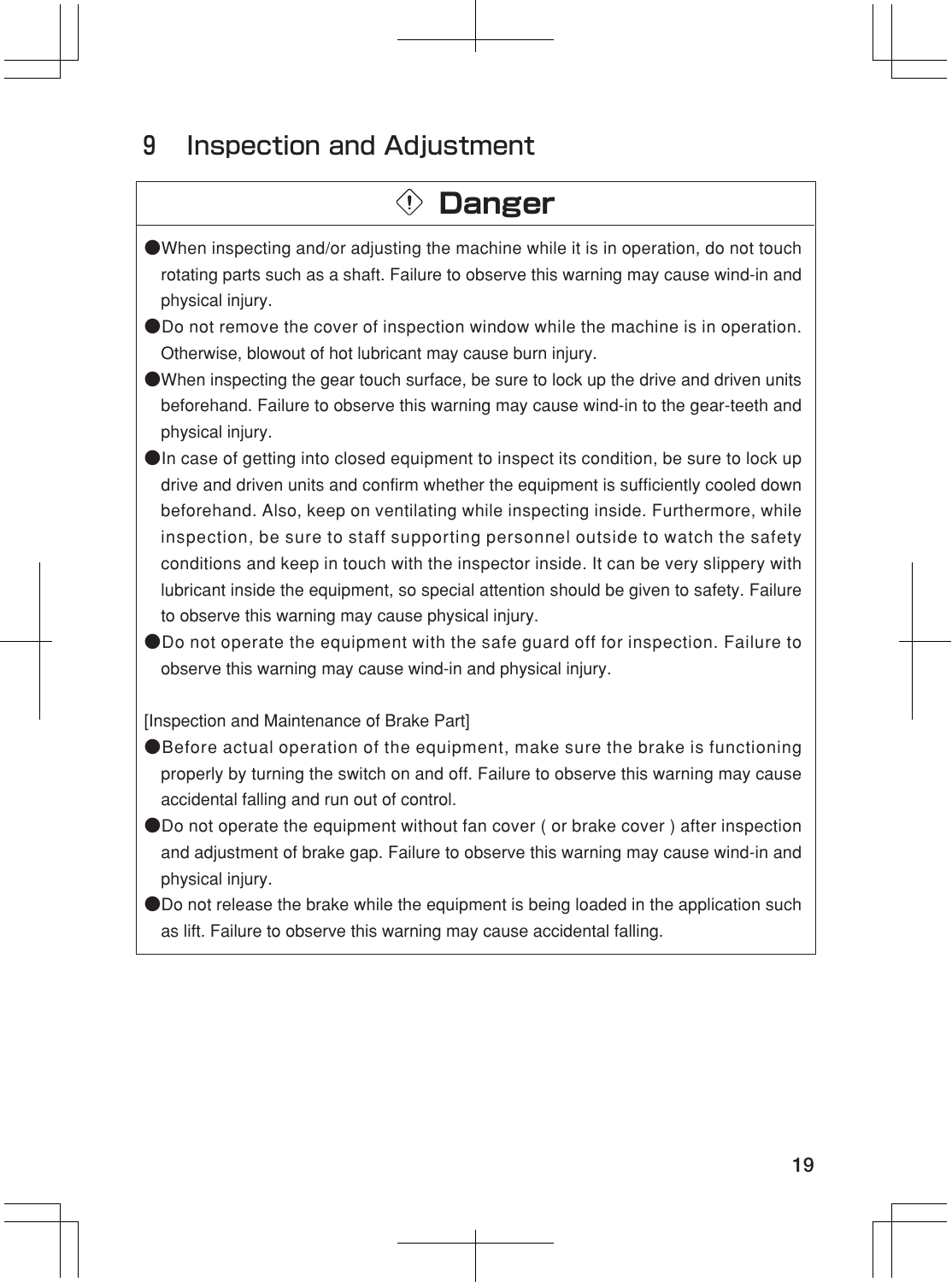## **Caution**

- ●When measuring the insulation resistance, do not touch the terminals. Failure to observe this warning may cause electric shock.
- ●Surface of a gearmotor becomes very hot. Therefore, do not touch it with bare hands. Failure to observe this warning may cause burn injury.
- ●When operation being found abnormal, diagnose the fault according to the instruction manual. Do not operate the machine until the causes of fault are found and proper measures are taken.
- ●Repairing, disassembling and assembling of the equipment should be done by an experienced technician. Failure to observe this warning may cause electric shock, physical injury or fire, etc.
- [Note] In case you need to change grease, oil seal or o-ring for the purpose of maintenance or inspection, be sure to ask our local office nearest to you. Please be noted that we will not be responsible for the defects caused by user's changing of above lubricant or parts.

#### 1 **Daily Inspection: Following items should be inspected every few days.**

| Inspection Item     | Method        | Details of inspection                                 |
|---------------------|---------------|-------------------------------------------------------|
| Load current        | Ammeter       | Within the rated current specified in the name plate. |
| <b>Noise</b>        | Hearing by    | No abnormal sound such as rumbling                    |
|                     | person        | sound or periodic sound.                              |
|                     | Detection rod | Acoustic detection rod makes it easier to             |
|                     |               | catch the abnormal sound.                             |
| Vibration           | Touching by   | No abnormal vibration in the gear case                |
|                     | person.       | and motor frame.                                      |
| Surface temperature | Thermometer   | Should be less than 90°C.                             |
| Oil Leak            | Visual Check  | No lubricant leakage from the joint part              |
|                     |               | such as case, oil seal or bracket, etc.               |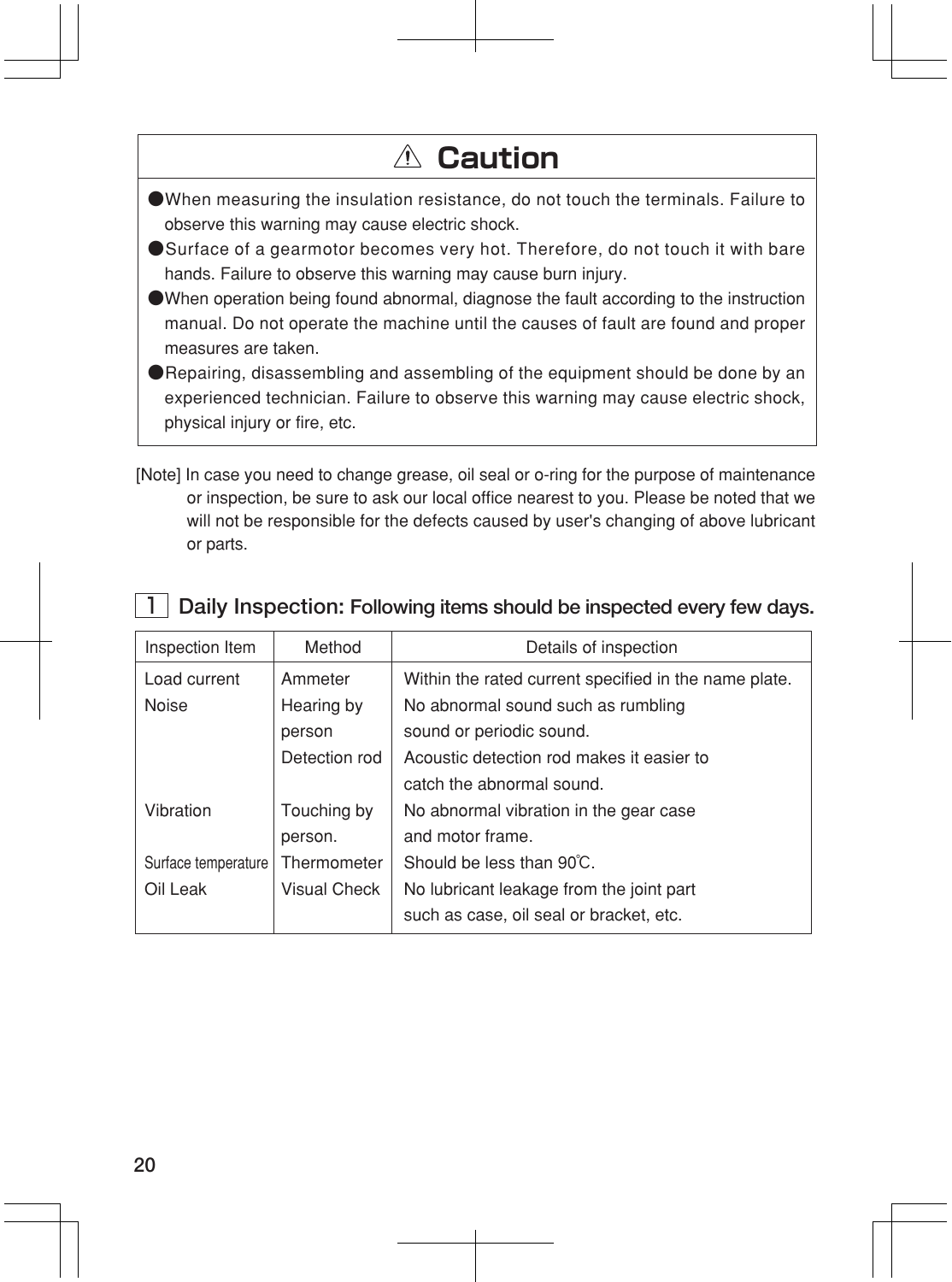### 2 **Periodic Inspections: (In case of operating 8 hours a day)**

| Inspection Item                   |                                 | Interval                                 | Details of inspection                                                                                                                                                                |  |
|-----------------------------------|---------------------------------|------------------------------------------|--------------------------------------------------------------------------------------------------------------------------------------------------------------------------------------|--|
| <b>Fixing Bolt</b>                |                                 | 6 months                                 | Check the looseness of bolt and retighten.                                                                                                                                           |  |
| Chain and V-Belt I                |                                 | 6 months                                 | Check the tension (loose or tight) and adjust<br>it to the proper tension.                                                                                                           |  |
| Insulation Resistance<br>of Motor |                                 | 6 months                                 | Should be more than $1M\Omega$ when insulation<br>resistor shows 500V.                                                                                                               |  |
|                                   | <b>Brake Gap</b><br>(Clearance) | 1 year or<br>$1 - 1.5$<br>million cycles | Check if the gap is within the allowable limit of proper<br>gap. (Refer to Page 22)<br>Adjustment should be done according to the instruction<br>described in page 22.               |  |
| Brake                             | <b>Friction Disk</b>            | 1 year                                   | Check the thickness of the Friction Disk.<br>When the thickness of the friction disk becomes<br>less than 1.5mm, replace it with new disk or repair<br>it in the authorized factory. |  |

When any abnormality is found during the daily inspection, take proper measures according to the "Troubleshooting" (page 23) of this Instruction Manual.

(Note) Do not open the cover of the water and dust-resistant box. Failure to observe this warning may lose these functions.

### 3 Method for brake gap adjustment

## **Danger**

- 1 When adjusting the gap, be sure to disconnect the motor from the power source. Failure to observe this warning may cause physical injury.
- 2 After inspection and adjustment of the gap, be sure to confirm if the brake functions properly by turning the switch on and off. Failure to observe this warning may cause accident by falling or run out of control.
- 3 After inspection and adjustment of the gap, do not operate the motor with the fan cover (or brake cover) open. Failure to observe this warning may cause wind-in and physical injury.

### **(1) Method for brake gap adjustment for gearmotor with brake**

After operation for an extended period of time, the friction disk of brake becomes abraded and the gap (g) increases. When the gap clearance becomes greater than the limit of gap to inhale, armature inhaling becomes difficult by magnet, making it impossible to release the brake. When using the motor continuously with this condition, the operation with brake-on causes excessive temperature rise and finally causes brake failure. In order to operate this machine safely, it is recommended to check or adjust the brake gap periodically(Every 1 year or every 1  $\sim$  1.5 million cycles). Do not open the cover of the water and dust-resistant box.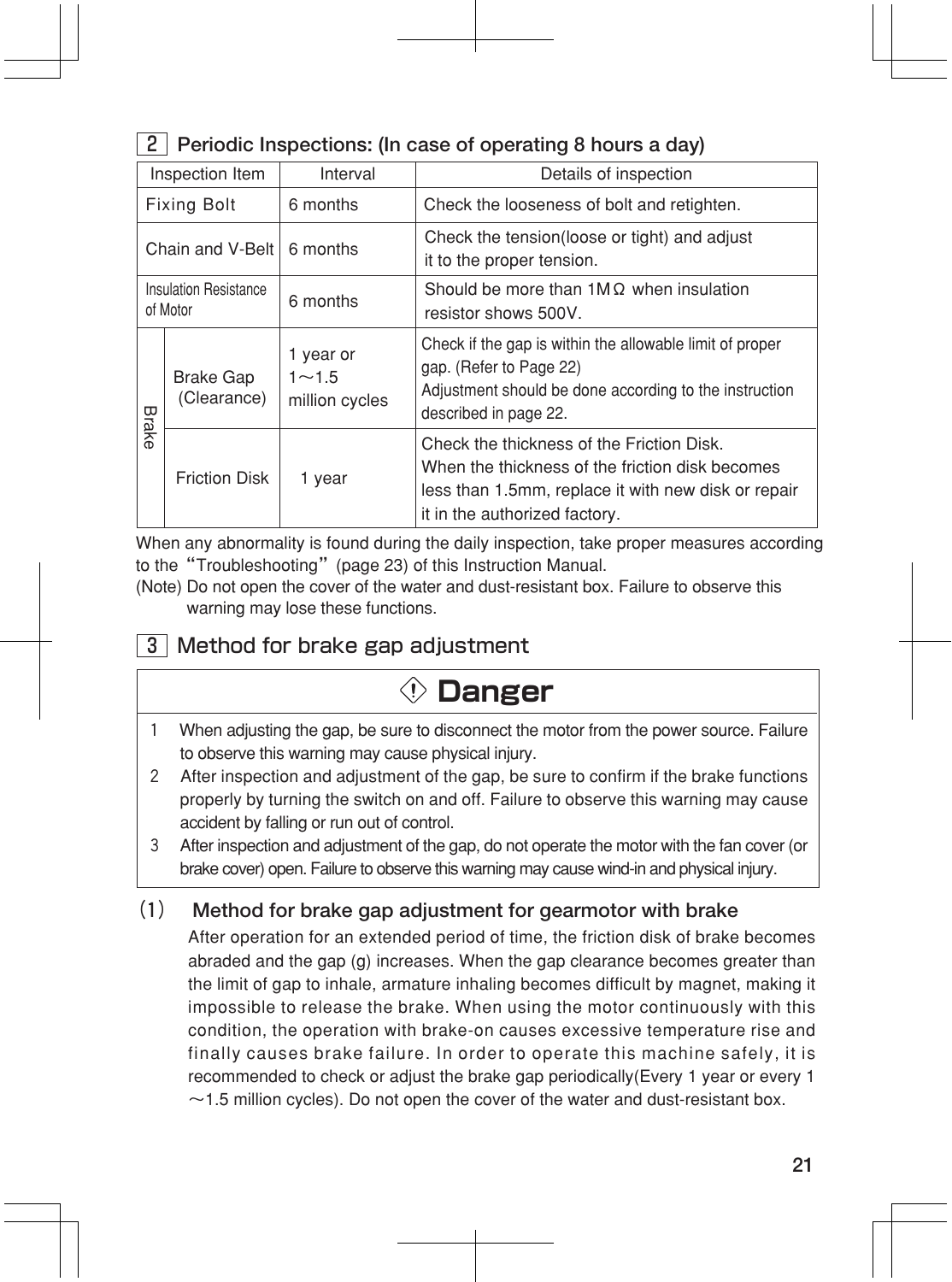#### ■Method for Gap Adjustment

①Remove fan cover (brake cover).

②Loosen setscrew.

(Locking agent for protecting loosening is applied.)

 $\Diamond$ Insert a plate 0.3 $\sim$ 0.4mm thick in the gap between the field and the armature. Then put on and press down the firction disk assembly.

④Fix the fan/friction disc with setscrew. and seal it with locking agent.

- ⑤Install fan cover. (In case of water-resistant motor, check if there is any damage in the oring of the brake cover before installation. If damage exists, replace it with new one.)
- [Note] Do not allow grease or dust to attach on the friction disc. Failure to observe this warning may cause decreasing of brake function.

**【Standard Type】 【Water-resistant type】** 



After operation for an extended period of time, the brake gap(g) become greater than 0.8mm, making it impossible to

release the brake.

Therefore, be sure to practice periodical inspection and gap adjustment.

**(2) Method for brake gap adjustment for gearmotor with brake/clutch**

In the clutch and brake of this gearmotor, the automatic gap adjusting system which is our exclusive product, has already been installed. Therefore, gap adjustment caused by wearing is not necessary.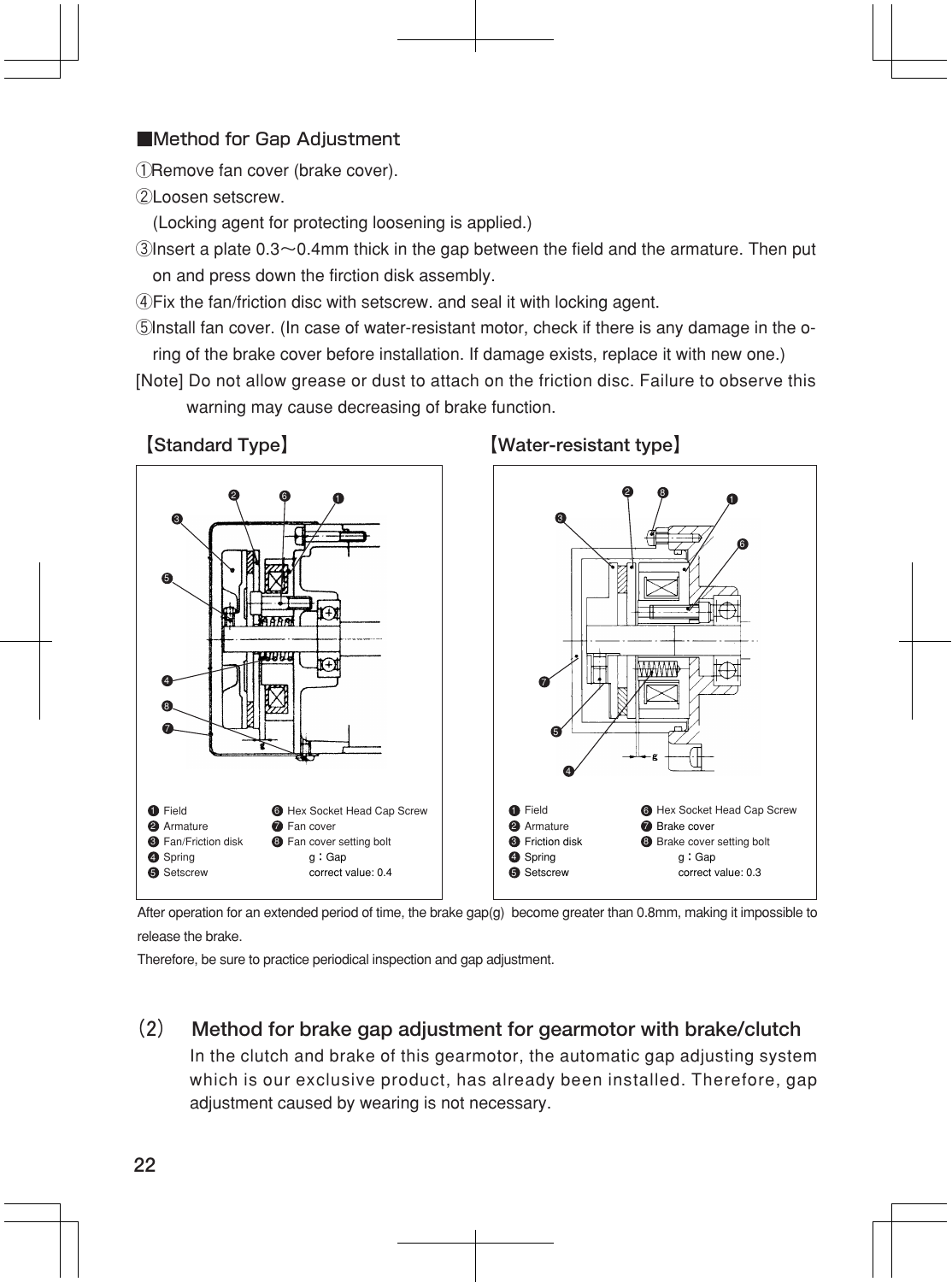### 4 Grease, Oil seal and O-Ring

- (1)All of our small gearmotors employ grease lubrication and they are sealed with determined quantity of lubricant when shipping from our factory. Therefore, machines are available for immediate use.
- $(2)$  Replacement or refill of the lubricant is hardly necessary. However, replacing it once in 10,000 hours may help prolong the life of the reducers. For replacement of lubricant, be sure to use authorized factory.
- (3) Our machines are protected from grease leakage by oil seal or o-ring, however, it is recommended to protect the machine by oil pan for safety sake. Grease leakage may cause damage to the machine. (Grease leakage may be observed when machine is in trouble or at the end of life.)
- (4)The life of oil seal may vary according to the condition of use. Therefore replacement may be needed even within 10,000 hours use. For replacement of oil seal, be sure to use authorized factory.

### 10 Troubleshooting

#### 1 Troubleshooting for gearmotor

| Trouble                                | Cause                                                                     | Troubleshooting                                             |
|----------------------------------------|---------------------------------------------------------------------------|-------------------------------------------------------------|
|                                        | Failure of power supply                                                   | Check the power source.<br>Contact the power supply company |
| The motor does not                     | Disconnection of wire                                                     | Check the electric circuit.                                 |
|                                        | Poor contact of switch                                                    | Repair or replace the relay.                                |
| run even in the<br>unloaded condition. | Disconnection of stator coil.                                             | Repair at authorized factory.                               |
|                                        | 3-phase motor runs as single-phase<br>motor                               | Check the terminal voltage.                                 |
|                                        | Broken gear, shaft and bearing                                            | Repair at authorized factory.                               |
| The motor does not                     | Voltage drop                                                              | Check the length of wire.                                   |
| run in the loaded                      | Worn out gear                                                             | Repair at authorized factory.                               |
| condition.                             | Overload operation                                                        | Reduce the load.                                            |
|                                        | Overload operation                                                        | Reduce the load.                                            |
| Abnormal rise                          | High frequency of start and stop                                          | Reduce the frequency.                                       |
| in temperature                         | damage to bearings                                                        | Repair at authorized factory.                               |
|                                        | Overvoltage or low voltage                                                | Check the voltage.                                          |
| Abnormal noise                         | Continued noise- defective bearing,<br>worn out gear                      | Repair at authorized factory.                               |
|                                        | Intermittent noise-damaged gear or<br>foreign substances inside the motor | Repair at authorized factory.                               |
| Excessive vibration                    | Worn out gear or bearing                                                  | Repair at authorized factory.                               |
|                                        | Improper installation or slacked bolts                                    | Tighten the bolts.                                          |
|                                        | Loosened bolts/nuts/screws                                                | Tighten the bolts/nuts/screws.                              |
| Grease leakage                         | Damaged oil seal                                                          | Repair at authorized factory.                               |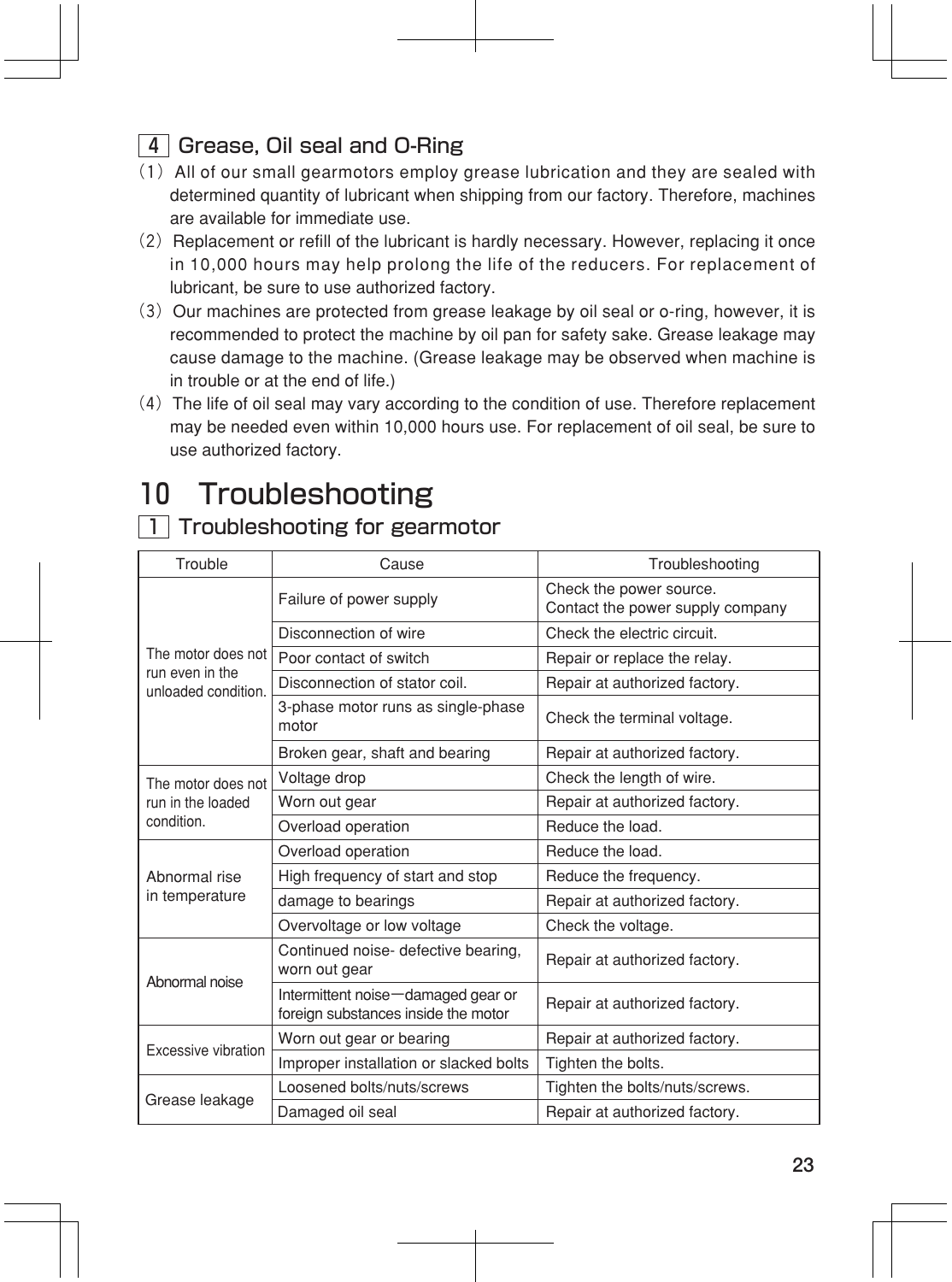### **2** Troubleshooting for gearmotor with brake

| Trouble                                                                                                                                  | Cause                                                          | Troubleshooting                                                      |
|------------------------------------------------------------------------------------------------------------------------------------------|----------------------------------------------------------------|----------------------------------------------------------------------|
| Brake does not<br>work                                                                                                                   | Wrong wiring                                                   | Check the wiring.                                                    |
|                                                                                                                                          | Damaged switch                                                 | Replace or repair the switch                                         |
| Brake function is not<br>enough.<br>Long braking time                                                                                    | Foreign substances or oil are<br>adhered to the friction disk. | Remove foreign substances or oil or<br>repair at authorized factory. |
|                                                                                                                                          | Life of the friction disk.                                     | Replace the friction disk or repair at<br>authorized factory.        |
|                                                                                                                                          | Excessive moment of load inertia.                              | Reduce the load.                                                     |
|                                                                                                                                          | AC Switching wiring                                            | Change to DC Switching wiring.                                       |
| Motor does not run.<br>(Rotating speed does<br>not increase.)<br>Overheated motor.<br>Thermal relay trips.<br>Abnormal noise in braking. | Wrong brake wiring.                                            | Check the wiring.                                                    |
|                                                                                                                                          | Larger brake gap.                                              | Adjust the brake gap.                                                |
|                                                                                                                                          | Failure of the rectifier.                                      | Replace the rectifier.                                               |
|                                                                                                                                          | Disconnection or short circuit of<br>brake coil.               | Replace the brake coil. or repair at<br>authorized factory.          |
|                                                                                                                                          | Poor contact of switch.                                        | Repair or replace the switch.                                        |
| Excessive rise in<br>temperature.                                                                                                        | High frequency of braking.                                     | Reduce the frequency.                                                |
|                                                                                                                                          | Excessive load torque or moment<br>of load inertia.            | Reduce the load.                                                     |

#### 3 Troubleshooting for gearmotor with brake/clutch

| Trouble                                                     | Cause                                                          | Troubleshooting                               |
|-------------------------------------------------------------|----------------------------------------------------------------|-----------------------------------------------|
|                                                             | Wrong wiring                                                   | Check the wiring.                             |
| Clutch and brake                                            | Failure of the rectifier.                                      | Replace the rectifier.                        |
| ldo not work.                                               | Disconnection or short circuit of<br>clutch/brake coil.        | Repair at authorized factory.                 |
|                                                             | Defective switch                                               | Repair or replace the switch.                 |
|                                                             | Foreign substances or oil are<br>adhered to the friction disk. | Disassemble and clean up the<br>brake/clutch. |
| Slow starting of rotation.<br>Ineffective braking function. | Life of the friction disk.                                     | Repair or replace the friction disk.          |
|                                                             | Excessive load torque or moment<br>of load inertia.            | Reduce the load.                              |

### 4 Parts for replacement

Contact our nearest sales office for the replacement brake parts. Please note that we will not warrant any defect caused by improper replacement done by customer.

### 11 Disposal

## **Caution**

Gearmotors and lubricant should be disposed as general industrial waste.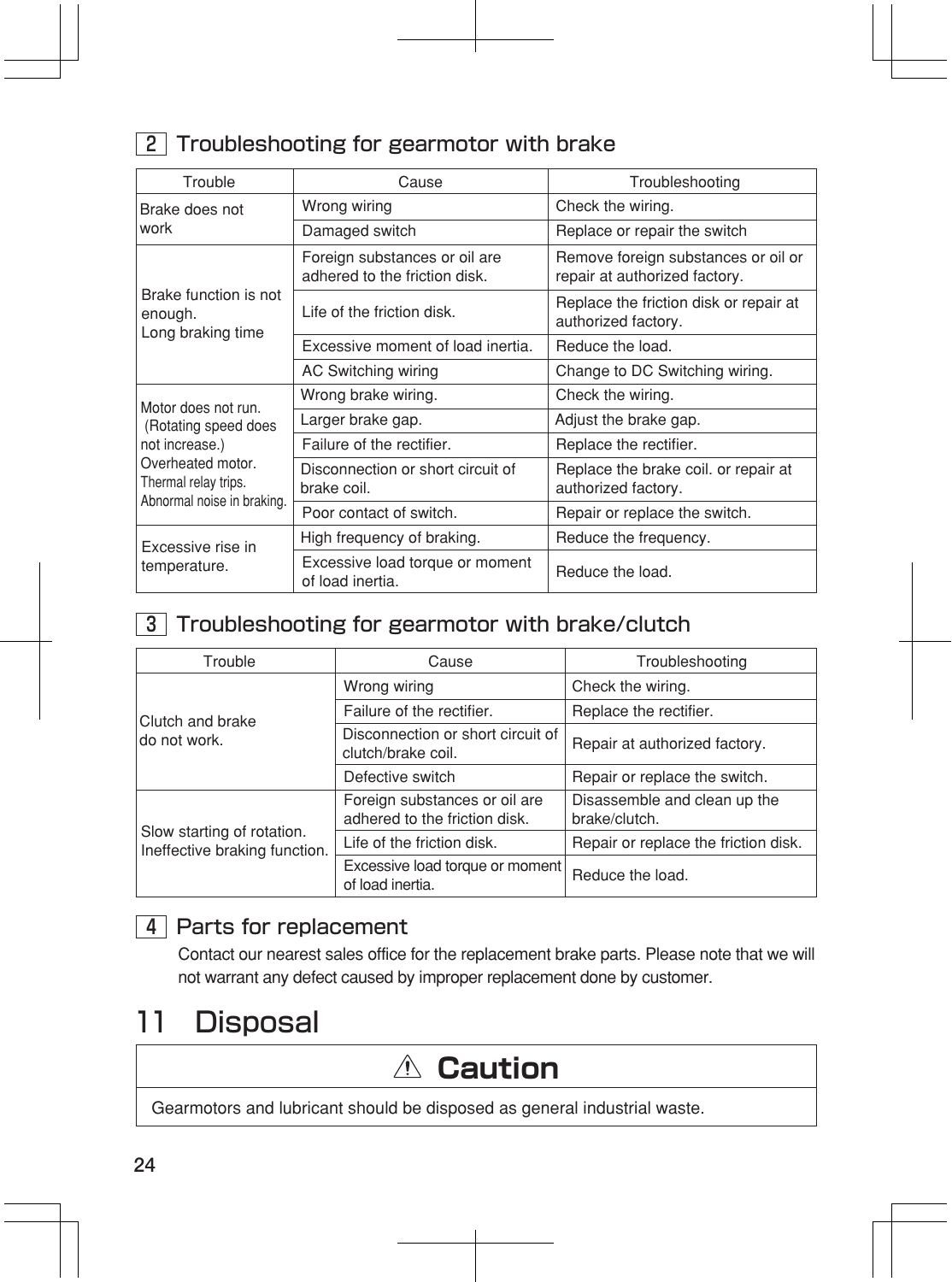## 12 Appendix (Gearmotor certified by TUV)

When using this gearmotor, attention should be given to the followings in addition to the items 1~10 previously described:

### $\overline{1}$  GTR-E

(1) Terminal box specifications



|                             | Screw tightening torque                 |
|-----------------------------|-----------------------------------------|
| Lead wire fixing screw      | $0.4 \sim 0.6$ N·m ( $4 \sim 6$ kgf·cm) |
| Terminal block fixing screw | $0.4 \sim 0.6$ N·m ( $4 \sim 6$ kgf·cm) |
| <b>Cover Screw</b>          | $0.4 \sim 0.6$ N·m ( $4 \sim 6$ kgf·cm) |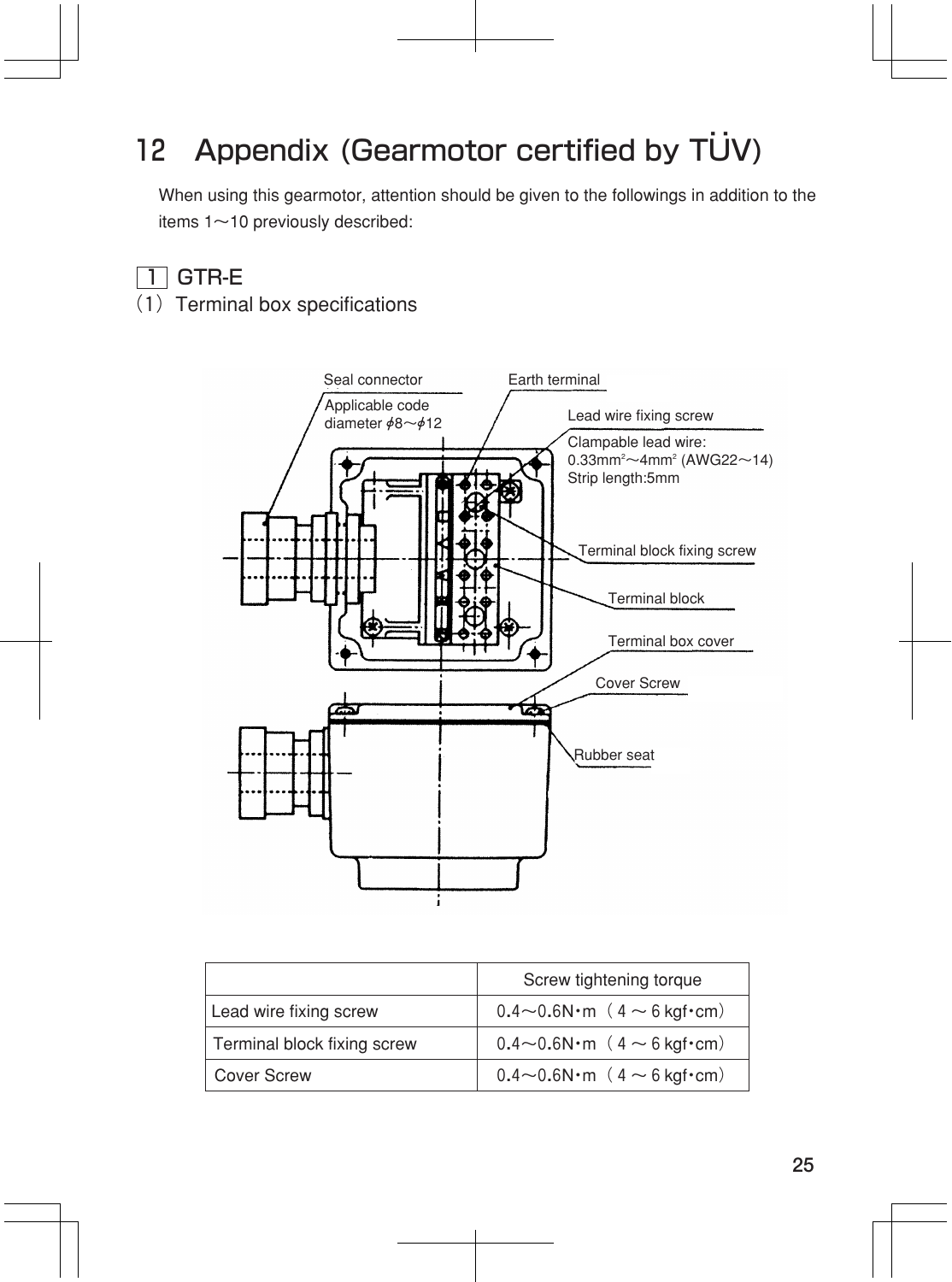#### $(2)$  Wiring for gearmotor



To reverse, exchange any two of these connections. To reverse, exchange A and B.

#### (3) Wiring for gearmotor with brake

Refer to the wiring diagram shown in page 11. A rectifier is not built in. (A rectifier is supplied separately.) Terminals are indicated as B1 and B2.

### 2 Overload (Thermal) protector

#### ①3-phase motor

 Motor should be protected by the thermal relay, which is certified for use in Europe. The thermal set value should be the same as the current value specified in the name plate.

#### ②Single-phase motor

A thermal protector is built in.

 Once the thermal protector has tripped, be sure to inspect it after turning the power switch off.

(Trip temperature: 120℃±5℃, Reset temperature: under 105℃)



#### 3 Grounding

①Ground should be connected to the provied ground terminal.

②Lead (Conductor) cross-section of the earth wire should be AWG18 (0.87mm)min.

③The earth wire should be longer than the lead wire for the power source of the motor.

### $\overline{4}$  Range of use

This product is manufactured in accordance with the rated value of the overvoltage category II and Pollution degree 2 defined in the IEC664. The equipment should be energized through a transformer.

### 5 TUV Certified Products

This motor has been certified as a product conform to the EN Standard by the TUV PRODUCT SERVICE. TUV Certified Products<br>This motor has been certified as a product<br>PRODUCT SERVICE.<br>GTR-E Certificate No.: B 02 12 25470 002 :



3-phase motor single-phase motor

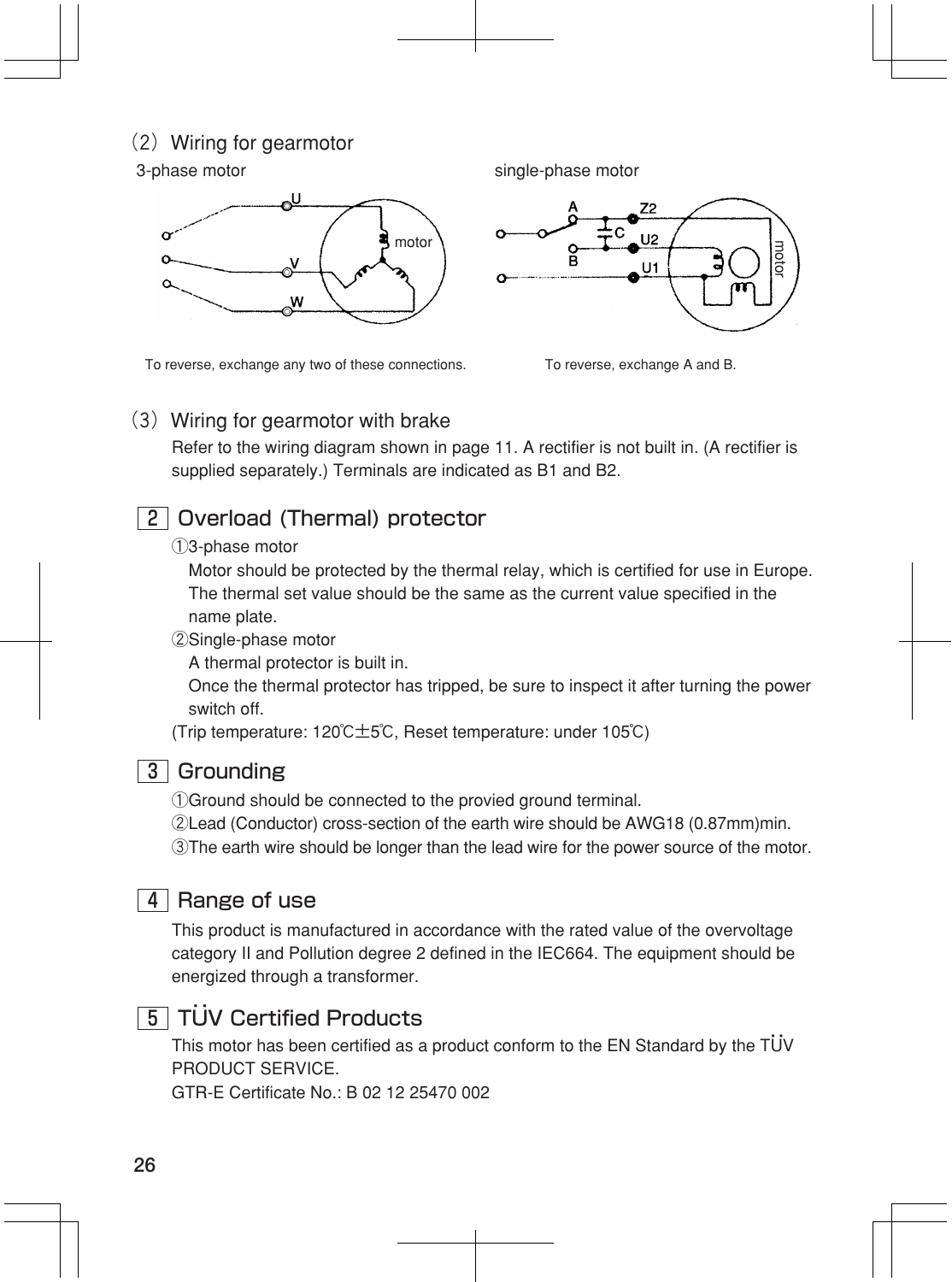## 13 Warranty

### 1.Warranty Term

The warranty term for the product shall be 18 months after the date of delivery or 12 month from the product starting operation, whether be shorter.

### 2.Scope of Warranty

- 1) The scope of our warranty is limited to our manufacture.
- 2) In case that any failures on the product by which proper functions of the product cannot be obtained arise during the above warranty term, although the product is properly operated under the condition that the product is properly installed in, connected to the machine, treated (including inspection and maintenance) in accordance with this Instruction Manual, we will provide appropriate repair on the product free of charge, except as stipulated in the Exception for Warranty as described below.

### 3.Exception for Warranty

This warranty shall not be applied to the problems, troubles or damages on the product which are caused by:

- 1) any repairs to the losses or damages caused by the disassemble, modification, change of parts or the substituted product delivered which are rendered by customer.
- 2) customer's improper operation of the product not in conformity with the rated data specified in our catalogues or the specifications mutually agreed.
- 3)any failures in the transmission part to customer's equipment ( alignment of the shaft when coupling with other machine, etc.)
- 4) disaster (earthquake, thunder, fire, flood, etc.) or human error such as wrong operation of the product.
- 5) secondary failure caused by the damage of customers equipment.
- 6)any losses caused by the parts, driving units (examples: electric motor, servomotor, hydraulic motor, etc.) which are supplied by customer.
- 7)improper storage and maintenance of the product, or improper handling of the product.
- 8) any other troubles, problems or damages on the product which are not attributable to our product liability.
- 9)We are not responsible for the compensation against the loss of shutdown and/or for the damage to the equipments which are not produced by us, caused by the interruption of operation of our product.
	- ・The items stipulated above are premised to apply to the transactions and specifications in domestic Japan. In case of the specifications in other countries, all the conditions are settled by the prior discussion between customer and our Sales Department.